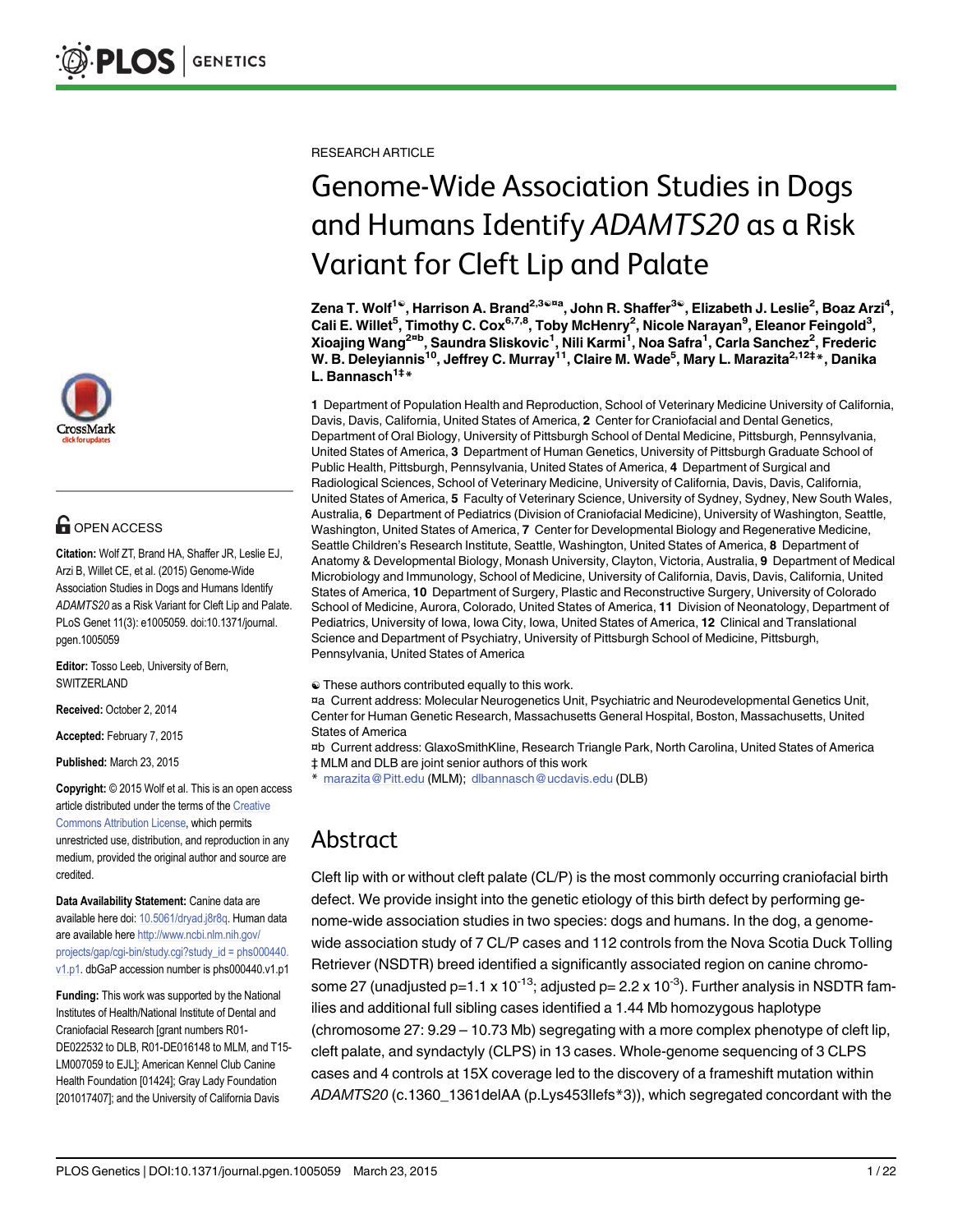<span id="page-1-0"></span>**PLOS I GENETICS** 

Center for Companion Animal Health [2011-35-F/M]. The funders had no role in study design, data collection and analysis, decision to publish, or preparation of the manuscript.

Competing Interests: A DNA test for the canine ADAMTS20 mutation is tested through BDH Genetics, which is owned by a family member of DLB. The authors declare that no other competing interests exist.

phenotype. In a parallel study in humans, a family-based association analysis (DFAM) of 125 CL/P cases, 420 unaffected relatives, and 392 controls from a Guatemalan cohort, identified a suggestive association (rs10785430;  $p = 2.67 \times 10^{-6}$ ) with the same gene, ADAMTS20. Sequencing of cases from the Guatemalan cohort was unable to identify a causative mutation within the coding region of ADAMTS20, but four coding variants were found in additional cases of CL/P. In summary, this study provides genetic evidence for a role of ADAMTS20 in CL/P development in dogs and as a candidate gene for CL/P development in humans.

#### Author Summary

Cleft lip with or without cleft palate (CL/P) is a commonly occurring birth defect that can lead to a lifetime of complications in affected children. To better understand the genetic cause of these disorders, we investigated CL/P in both dogs and humans. Genome-wide association studies in both species independently identify ADAMTS20 as a candidate gene for CL/P development. In dogs, a deletion within a functional domain of ADAMTS20 is responsible for CL/P in the Nova Scotia Duck Tolling Retriever dog breed. In humans, an associated region containing the same gene, ADAMTS20, was identified in a study population of native Guatemalans. Subsequent sequencing in humans was unable to identify a causative mutation within the coding region of ADAMTS20 in the Guatemalan cohort; however, sequencing of ADAMTS20 in additional cases with CL/P identified four novel coding variants. This work provides genetic evidence for a role for ADAMTS20 in CL/P development in both dogs and humans.

#### Introduction

Nonsyndromic orofacial clefts, notably cleft lip (CL) with or without cleft palate (CL/P) and isolated cleft palate (CP), are the most common craniofacial birth defects in humans and represent a substantial personal and societal burden. Clefts affect approximately 1 in 700 individuals [\[1](#page-19-0)], with a lifetime cost of treatment in the U.S.A. estimated at \$200,000[\[2](#page-19-0)–[5\]](#page-19-0). Rates vary dramatically depending on population, with higher rates of CL/P found in Asians, South Americans, and American Indians compared with Caucasians [\[6\]](#page-19-0), while populations of African descent are the least often affected[\[7\]](#page-19-0). Interestingly, the CL/P birth prevalence differs between genders (males more often affected), but the CP prevalence does not  $[6]$  $[6]$  $[6]$ . Although clefts can be surgically repaired, affected individuals often undergo multiple craniofacial and dental surgeries, as well as speech, hearing, and orthodontic therapies. Furthermore, individuals born with an orofacial cleft have increased incidence of mental health problems, higher mortality rates through all stages of life $[2,8]$  $[2,8]$ , and a higher risk of various cancer types (including breast, brain, and colon cancers) that extends to their family members[\[9](#page-19-0)–[12\]](#page-19-0).

Orofacial clefts are complex birth defects resulting from genetic variations, environmental exposures, and their interactions[[3](#page-19-0)]. Before the advent of genome-wide approaches, evaluation of candidate genes revealed at best modest associations with a number of genes $[13,14]$  $[13,14]$  $[13,14]$  $[13,14]$  $[13,14]$ ; further, despite exhaustive mutation screens, coding mutations were found in less than 10% of study participants, leaving a large portion of the genetic etiology unexplained  $[15-18]$  $[15-18]$  $[15-18]$  $[15-18]$ . Genome-wide studies, using both linkage and association methods  $[18]$ , have identified a number of different genes and genomic regions likely to contribute to the risk of orofacial clefts; both rare and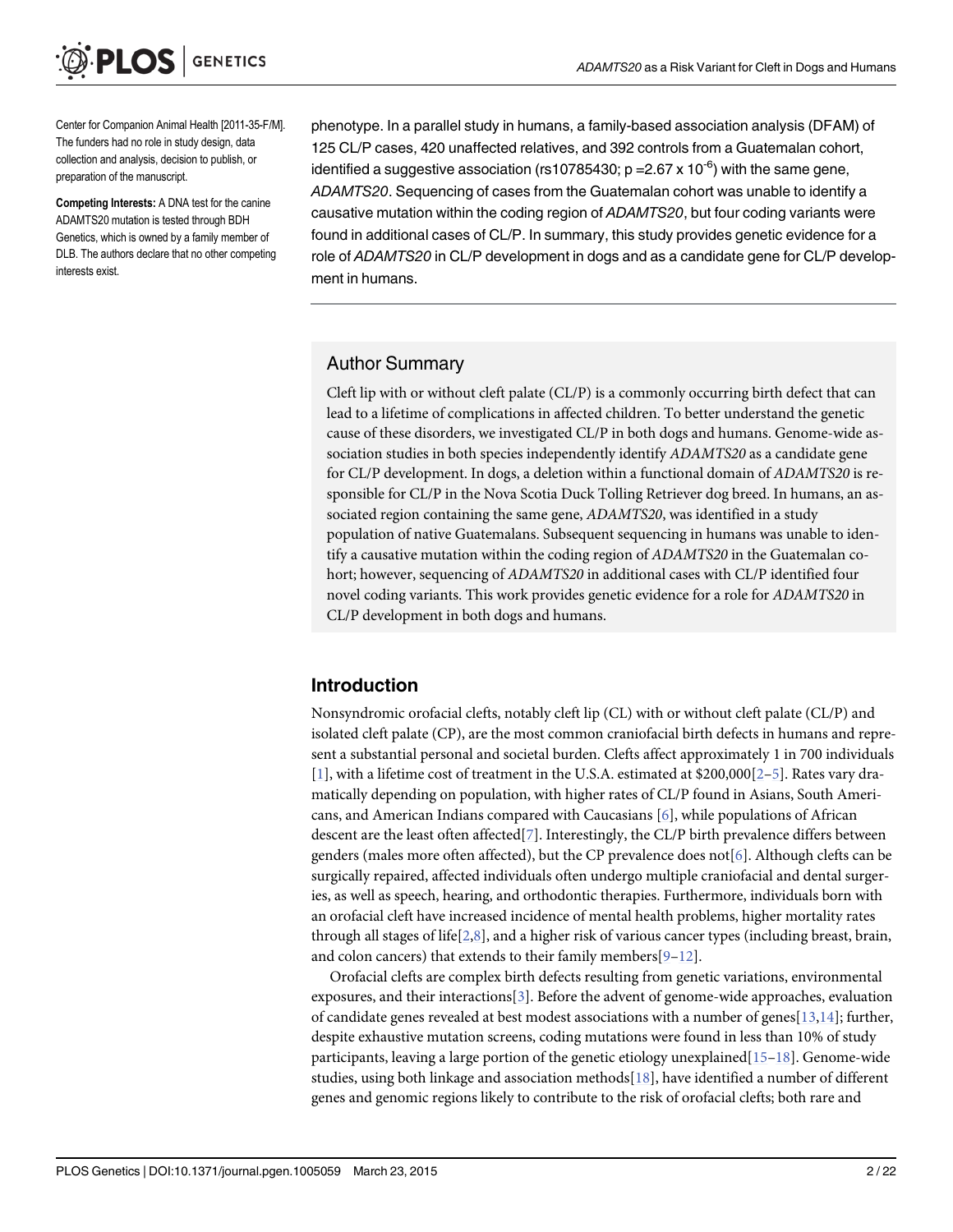<span id="page-2-0"></span>common variants have been implicated in studies of Caucasian and Asian populations $[16-18]$  $[16-18]$  $[16-18]$  $[16-18]$  $[16-18]$ with distinct SNPs associated in each ethnicity.

In addition to human genetic studies, a variety of model organisms have been utilized to further understand the development of orofacial clefts. A number of mammalian species exhibit orofacial clefting, with mice being the most often studied; however, mouse models often exhibit CP alone and very rarely display CL/P. In contrast, the domestic dog has spontaneous and naturally occurring CL/P with a recessive mode of inheritance documented in several breeds [\[19](#page-20-0)–[21\]](#page-20-0). Contributing further to their usefulness as a model organism, common breeding practices have created genetically isolated populations (dog breeds) that result in few haplotypes and extensive linkage disequilibrium[\[22,23\]](#page-20-0).

Even within closed breeding populations, genetic heterogeneity of orofacial clefts is present within the Nova Scotia Duck Tolling Retriever (NSDTR) dog breed. We previously identified a DLX6 LINE-1 insertion as a cause of cleft palate and mandibular abnormalities in a subset of NSDTRs with orofacial clefts[\[24\]](#page-20-0). The DLX6 LINE-1 insertion failed to explain a series of cases with cleft lip, indicating molecular and phenotypic heterogeneity of orofacial clefting within the breed.

Here, we present two parallel genome-wide association studies (GWAS) in the domestic dog and humans. Both studies provide evidence for a role of the same gene, ADAMTS20, in CL/P development. A GWAS investigating the cause of cleft lip within a small cohort of NSDTRs identified an associated interval on canine chromosome 27 that segregates with a more complex phenotype of CL/P and syndactyly. Whole-genome sequencing of these dogs led to the identification of a frameshift mutation within ADAMTS20. A GWAS within a cohort of native Guatemalans with CL/P identified a suggestive association with an interval encompassing ADAMTS20. Sanger sequencing of ADAMTS20 within CL/P cases from the native Guatemalan cohort and additional cases, identified four novel risk variants for CL/P in humans.

## **[Results](#page-16-0)**

## Genome-Wide Association of NSDTRs with CL/P

To identify loci associated with CL/P in dogs, an allelic genome-wide association was performed using 7 CL/P case dogs and 112 control dogs from within the NSDTR breed. After quality control, association analysis of 110,021 remaining SNPs identified a highly associated region on canine chromosome 27 (unadjusted p-value of  $1.1 \times 10^{-13}$ , CFA27: 11419150) [\(Fig. 1A\)](#page-3-0). A genomic inflation factor ( $\lambda$ ) of 1.18 was observed, however, the significance of the positive association and lack of any other associated chromosomal regions led to the investigation of the associated region without further correction for population stratification. After 100,000 permutations to correct for multiple tests, the adjusted empirical p-value was  $2.2 \times 10^{-3}$ with 20 SNPs reaching genome-wide significance (i.e., adjusted p-value  $\leq 0.05$ ; [Fig. 1B](#page-3-0)). Underlying this evidence of association was a 2.88 Mb homozygous haplotype spanning from CFA27: 9.29–12.16 Mb in 6 cases used in the GWAS when compared to the controls [\(Fig. 1C\)](#page-3-0). This homozygous haplotype was not identified in one of the cases with CL/P nor in any of the 112 controls.

## Homozygosity Mapping and Segregation Analysis of the Associated Interval

Homozygosity mapping of the associated interval was performed in the six full sibling cases not included in the GWAS. These six full sibling cases were excluded from the GWAS analysis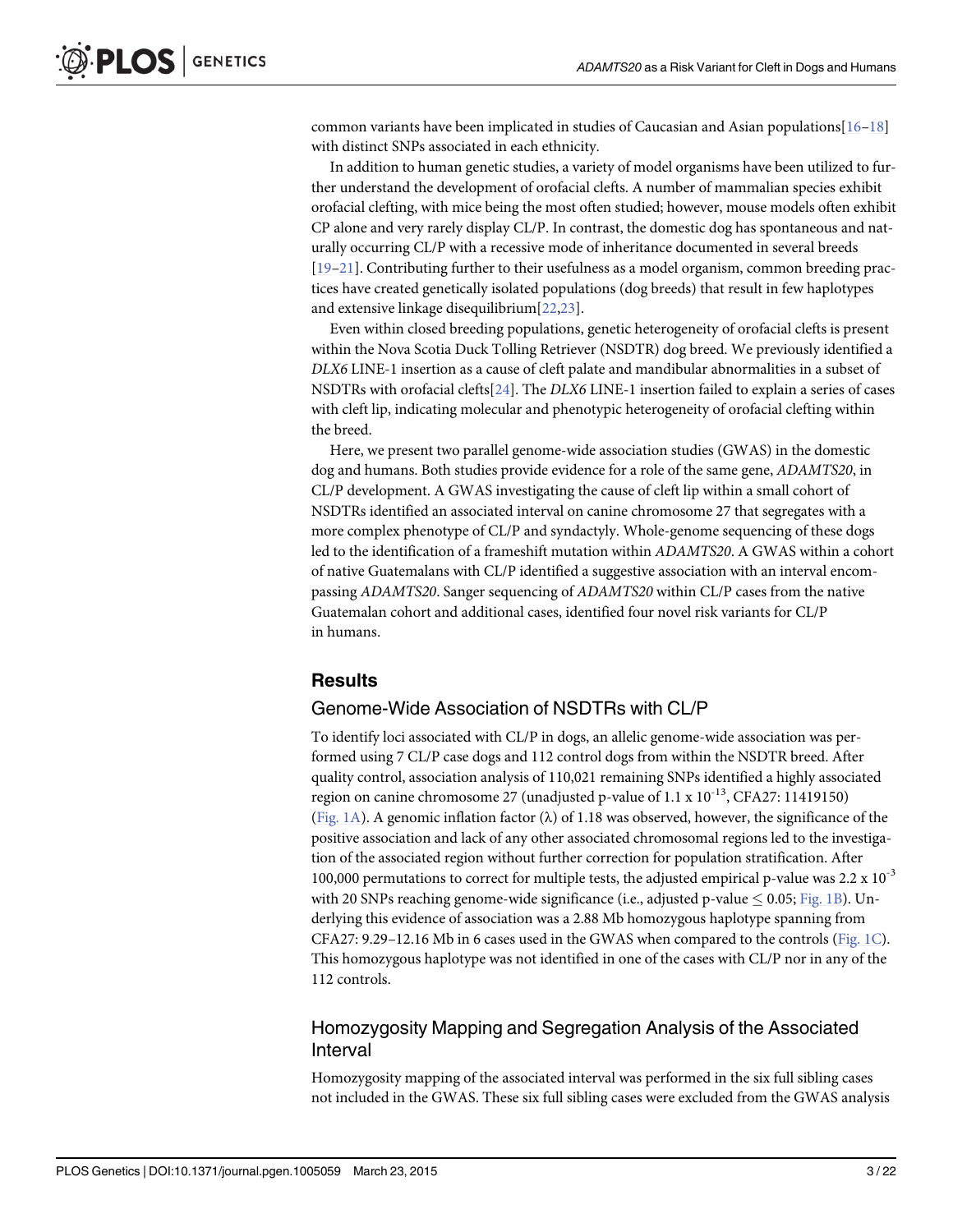<span id="page-3-0"></span>

[Fig 1. G](#page-2-0)WAS results of NSDTRs with CL/P. A. Manhattan plot of- $log_{10}$ -transformed p-values by chromosome. The most significant SNP (CFA27: 11419150) has an unadjusted p-value =  $1.1 \times 10^{-13}$ . B. Manhattan plot of empirical p-values adjusted for multiple comparisons via 100,000 permutations. The red horizontal line represents a p-value  $\leq$  0.05 or genome-wide significance. Genome-wide significance was observed for 20 SNPs on CFA27 (lowest adjusted p-value =  $2.2x10^{-3}$ ). C. Plot of the unadjusted p-values by Mb on CFA27 depicting the associated region. D. Haplotypes observed in the 13 NSDTR cases that were homozygous throughout the associated interval. Horizontal bars represent NSDTRs cases with the homozygous haplotype, with runs of homozygosity in green. The critical interval is defined by the shared homozygous haplotype denoted by the black bars (CFA27: 9.29–10.73 Mb).

#### [Table 1.](#page-4-0) Summary of NSDTRs with the associated homozygous haplotype on CFA27.

| Cases of orofacial clefts           | Array genotyping | Included in GWAS analysis | Homozygous haplotype |
|-------------------------------------|------------------|---------------------------|----------------------|
| 13 CL/P                             | 13               |                           | 12                   |
| $2 CP*$                             |                  |                           |                      |
| Total with the homozygous haplotype |                  |                           | 13                   |
| * NSDTRs from [24]                  |                  |                           |                      |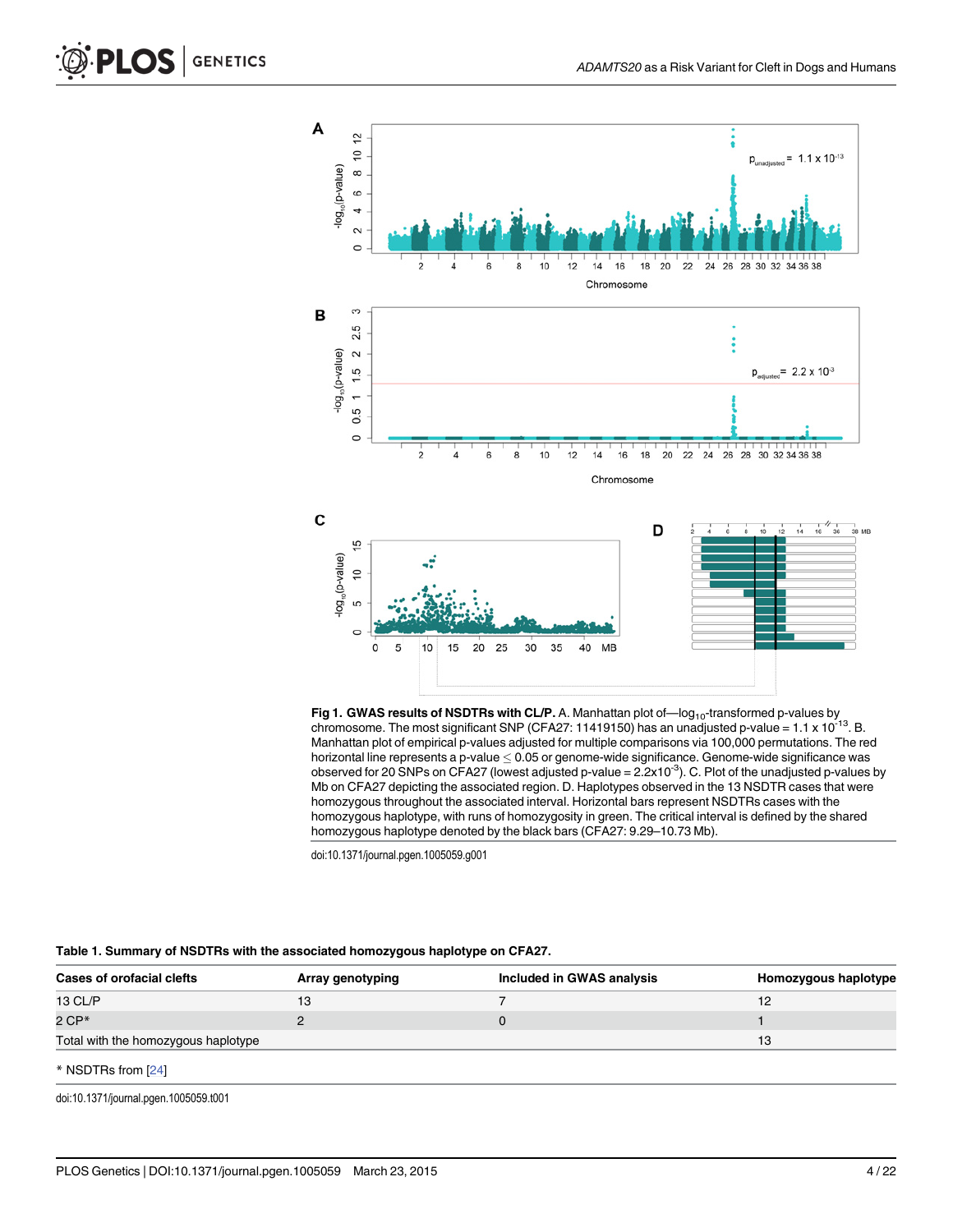<span id="page-4-0"></span>in order to reduce possible population stratification. All six cases were found to be homozygous throughout the associated region. Previous studies investigating cleft palate within the NSDTR breed identified two unexplained cases of cleft palate $[24]$ . Homozygosity mapping was also performed in these two unexplained cases and the homozygous haplotype was identified in one of the two CP NSDTRs. Closer inspection of the CP NSDTR with the homozygous haplotype revealed bilateral clefts of the lower alar nasal folds. In summary, a homozygous region concordant with the CFA27-associated interval was identified in 13 of 15 total NSDTRs with orofacial clefts [\(Table 1](#page-3-0)). Recombination breakpoints in the 13 dogs reduced the critical interval from 2.88 Mb to 1.44 Mb (CFA27: 9.29–10.73 Mb; [Fig. 1D](#page-3-0)).

Segregation analysis of the associated haplotype was performed in unaffected family members with enough available DNA (parents  $n = 6$ ; littermates  $n = 6$ ). None of the 12 unaffected family members were homozygous throughout the associated interval and the parents were all heterozygous, suggesting a recessive mode of inheritance.

## Phenotypic Spectrum of CLPS in NSDTRs

The phenotypes observed in the 13 dogs with the homozygous haplotype on CFA27 include a range of clefting phenotypes including bilateral clefts of the lower alar nasal folds  $(n = 1)$ , bilateral clefts of the lower alar nasal folds and CP ( $n = 6$ ), a right unilateral complete CL and CP  $(n = 1)$ , and bilateral complete CL and CP  $(n = 5)$  [\(Fig. 2A-C](#page-5-0)). To identify additional craniofacial defects, micro computed tomography (microCT) analysis was performed on two severely affected NSDTR cases with bilateral complete CL and CP and three NSDTR controls. MicroCT findings were consistent with the presence of bone and soft tissue clefts of the primary and the secondary palate ([Fig. 2D-G](#page-5-0)). In both affected individuals, bilateral dentoalveolar clefting was evident between the incisors and canine teeth. This clefting was associated with a complete absence of ossification of the dorsal and lateral aspects of the premaxilla, which would normally form a suture with the maxillae and rostral aspect of the nasal bones. The ventromedial component of the premaxilla, from which the incisors arise, appeared largely normal. However, in contrast, to the controls in which the six incisors are evident in the premaxilla, the affected individuals presented with only four incisors in the remnant premaxillary bone. The lateral-most incisors were not integrated in bone and were relatively poorly formed and abnormally oriented in the cleft individuals. Interestingly, the nasal bones were normal in appearance and length. Compared to controls, the rostral portion of each maxillae was hypoplastic ([S1 Fig](#page-17-0) and [S2 Fig](#page-17-0).). In one of the two individuals, a cleft of the secondary palate extending the full length of maxillary and palatine bones was observed, resulting in free communication between the nasal cavity and oral cavity. In the second individual, one palatal shelf had extended to the midline and had approximated with the anterior nasal septum while the other showed little lateral outgrowth, although the palatal rugae were still evident on both shelves. This asymmetry in shelf growth was mirrored by the asymmetric palatal bone growth. In contrast to the palate, the basisphenoid and basioccipital bones of the cranial base were similar in appearance to that of controls. Of note, however, both affected individuals had smaller (average  $\sim$ 20% smaller relative to skull length) and more laterally positioned tympanic rings compared to the unaffected individuals ([Fig. 2FG\)](#page-5-0). In one individual, the tympanic rings were also slightly dimorphic. In one individual there was notable asymmetry in length of one of the component hyoid bones. The mandible, although largely normal, had a slightly more narrow appearance and slightly delayed ossification around the mandibular canines and incisors. In both cleft individuals the forehead was slightly more tapered.

In addition to CL/P, simple complete and/or partial syndactyly of the third and fourth digits was observed in 10 of the 13 dogs [\(Fig. 2H-J](#page-5-0)). It is unknown whether or not the 3 remaining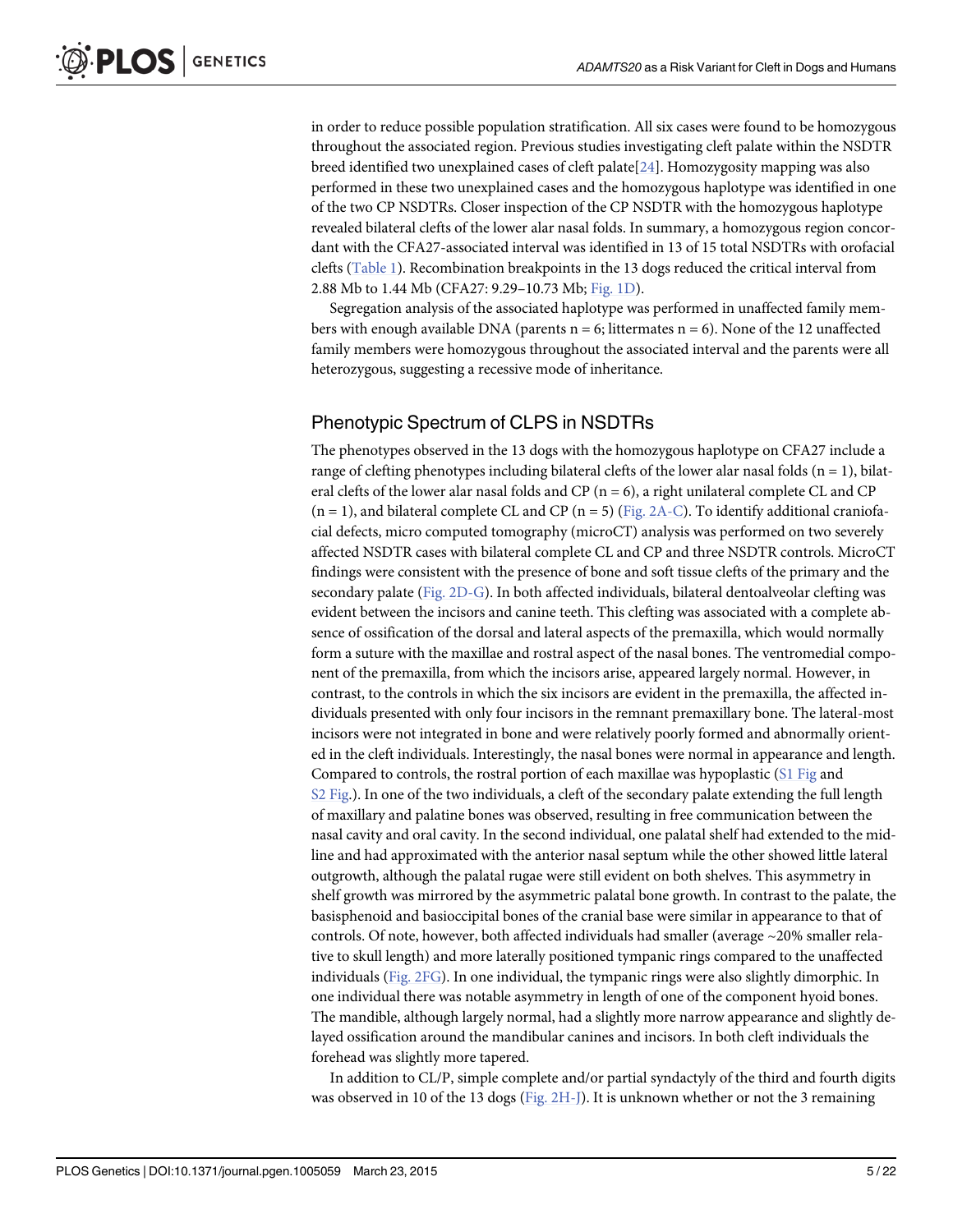

[Fig 2. P](#page-4-0)henotypic spectrum of CLPS in NSDTRs. A-C. Rostral view of the nose and lip. A. Wild type. B. Cleft of the lower alar nasal folds. C. Bilateral complete primary palatal cleft. D-G. 3D reconstruction of microCT imaging of puppy skulls with the mandibles digitally removed. The maxillary and palatine bones that make up the secondary palate are depicted in dark blue and the incisive bone of the primary palate is depicted in light blue. D & E. Rostral view of wild type and affected individual, respectively, showing complete bilateral cleft lip (E). F & G. Ventral view of wild type and affected individual, respectively, showing complete bilateral cleft lip, secondary palate cleft, and laterally placed tympanic rings (depicted in red). H-K.Ventral view of the paws depicting variation in syndactyly phenotypes in NSDTRs. H. Wild type. I. Incomplete syndactyly, i.e. only partial soft tissue fusion of digits three and four. J. Complete syndactyly, i.e. complete soft tissue fusion of digits three and four. K. Dorsoplantar radiograph of NSDTR right forepaw with complete syndactyly. Arrowhead points to the interdigital space demonstrating only soft tissue involvement.

dogs had syndactyly. Simple syndactyly demonstrating only soft tissue involvement was observed on radiographs of a paw with complete syndactyly (Fig. 2K). We designate this phenotype cleft lip, palate, and syndactyly (CLPS). The observed phenotypic spectrum of CLPS cases is summarized in [Table 2](#page-6-0).

#### Whole-Genome Sequencing

To identify variants within the critical interval, whole-genome sequencing was performed on three CLPS NSDTR cases and four control NSDTRs that were homozygous wild type throughout the associated interval and unaffected with CLPS. Within the associated interval (CFA27: 9.29–10.73 Mb) there were 14,167 SNP and in/del variants when compared to the CanFam 3.1

<span id="page-5-0"></span>**PLOS** SENETICS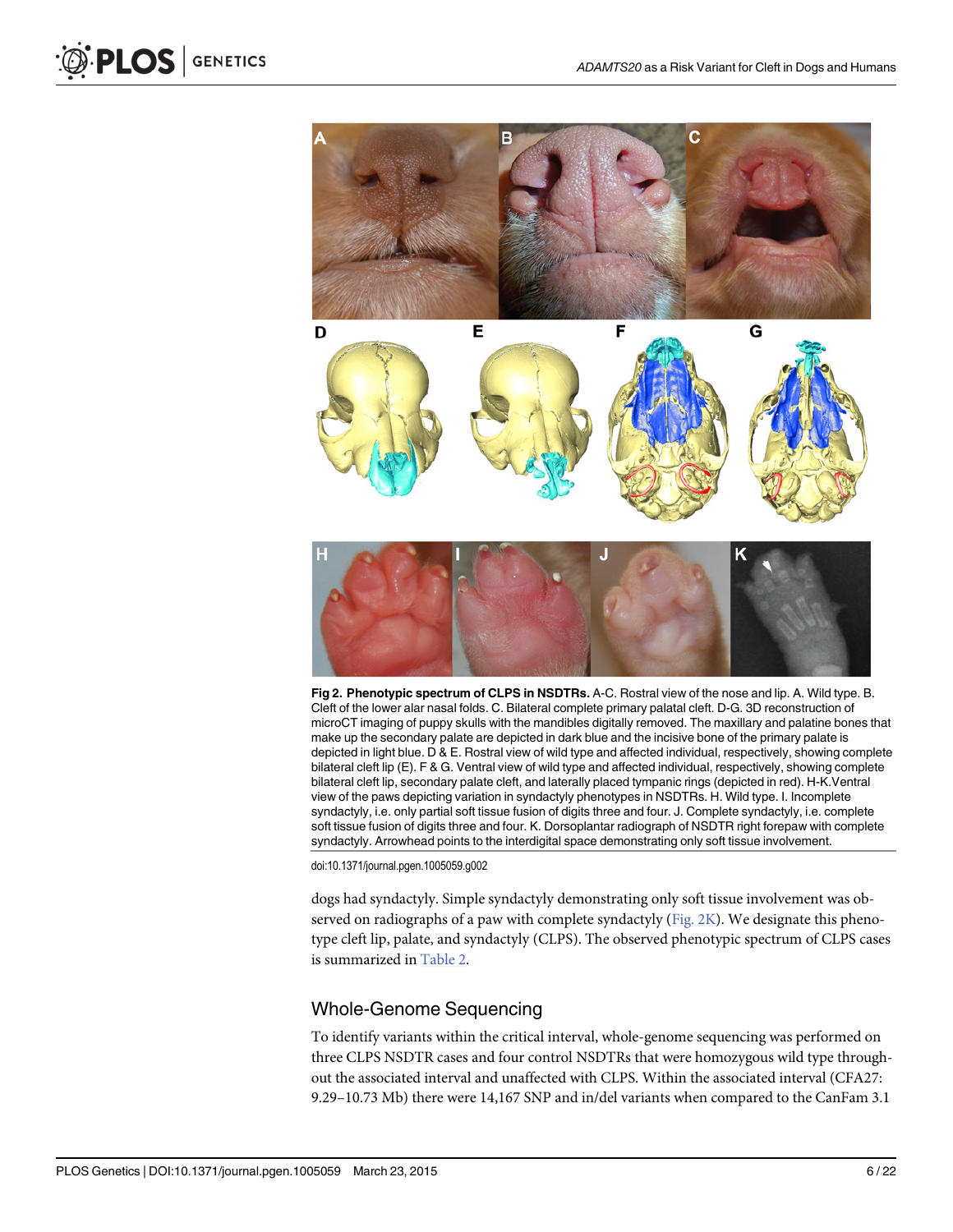#### <span id="page-6-0"></span>[Table 2.](#page-5-0) Phenotypic spectrum observed in CLPS NSDTRs.

| <b>Type of Cleft</b>                                              | Syndactyly      |                                    |                                |                              |                |       |  |
|-------------------------------------------------------------------|-----------------|------------------------------------|--------------------------------|------------------------------|----------------|-------|--|
|                                                                   | All<br>Complete | Complete rear:<br>Incomplete front | <b>Incomplete Rear</b><br>Only | <b>Complete Rear</b><br>Only | <b>Unknown</b> | Total |  |
| Bilateral complete cleft lip and cleft palate                     | $\overline{2}$  |                                    |                                |                              |                | 5     |  |
| Unilateral cleft lip and cleft palate                             |                 |                                    |                                |                              |                |       |  |
| Bilateral cleft of the lower alar nasal folds                     |                 |                                    |                                |                              |                |       |  |
| Bilateral cleft of the lower alar nasal folds<br>and cleft palate | 2               |                                    | C                              |                              |                | 6     |  |
| Total                                                             | 4               |                                    |                                |                              |                | 13    |  |

doi:10.1371/journal.pgen.1005059.t002

boxer reference genome [[22](#page-20-0)]. Based on the homozygous haplotype observed in the cases, we hypothesized a recessive mode of inheritance and excluded variants that did not segregate with the phenotype. From the set of homozygous variants in the CLPS cases, we excluded variants that were also homozygous in at least one control dog. This reduced the number of variants segregating with the phenotype to 142 ( $Table 3$ ), when compared to a reference set of 26 control dogs. Breeds of all dogs with whole genome sequence are summarized in [S1 Table](#page-18-0).

Of these 142 variants, only two were predicted to affect the coding region of genes within the critical interval ( $S2$  Table) [[25\]](#page-20-0). One synonymous coding variant (PUS7L c.278A>G (p. (=))) was identified as homozygous in cases and heterozygous in 10 control dogs (1 NSDTR, 5 Dalmatians, 1 Kelpie, 1 Bearded Collie, 2 Weimaraners). Due to the severe nature of the CLPS phenotype, we hypothesized that the causative allele would occur at a low frequency across all dog breeds. Because approximately one third of the randomly sampled control dogs were heterozygous for PUS7L c.278A $>$ G (p. (=)), we concluded that this variant was unlikely to be causal for the CLPS phenotype. The second variant, ADAMTS20 c.1360 1361delAA (p. Lys453Ilefs \*3), was predicted to be a frameshift mutation in the metalloprotease domain resulting in premature truncation of 1461 amino acids from the 1916 amino acid protein [\(Fig. 3AB\)](#page-7-0) [[26](#page-20-0)]. It was not observed in any of the 30 control dogs.

#### Mutation Validation

To confirm the ADAMTS20 c.1360\_1361delAA (p.Lys453Ilefs<sup>\*</sup>3) frameshift mutation, Sanger sequencing was performed in cDNA from a CLPS NSDTR case and embryo control ([Fig. 3A](#page-7-0)). In addition to the deletion, seven SNPs were identified in the CLPS NSDTR case and embryo control when compared to CanFam 3.1 Boxer reference sequence  $(Table 4)[22]$  $(Table 4)[22]$  $(Table 4)[22]$  $(Table 4)[22]$ . Six of the 7 SNPs did not segregate with the phenotype. ADAMTS20 c.682C >T (p.Val228Leu) segregated

|  |  |  |  | Table 3. Summary of variants within the 1.44 Mb critical interval on canine chromosome 27. |
|--|--|--|--|--------------------------------------------------------------------------------------------|
|--|--|--|--|--------------------------------------------------------------------------------------------|

| <b>Variant Type</b>                               | <b>Number of Variants</b> |
|---------------------------------------------------|---------------------------|
| Total SNP and Indel variants in 1.44 Mb           | 14167                     |
| Variants that segregate across 7 NSDTR genomes    | 582                       |
| Variants that segregate across all 33 dog genomes | 142                       |

Based on alignments to CanFam 3.1 Boxer reference sequence. Only variants that are homozygous in all cases and not homozygous in any controls were considered to segregate and could be excluded. Variants were filtered against a reference set of 26 control dogs with whole genome sequencing data.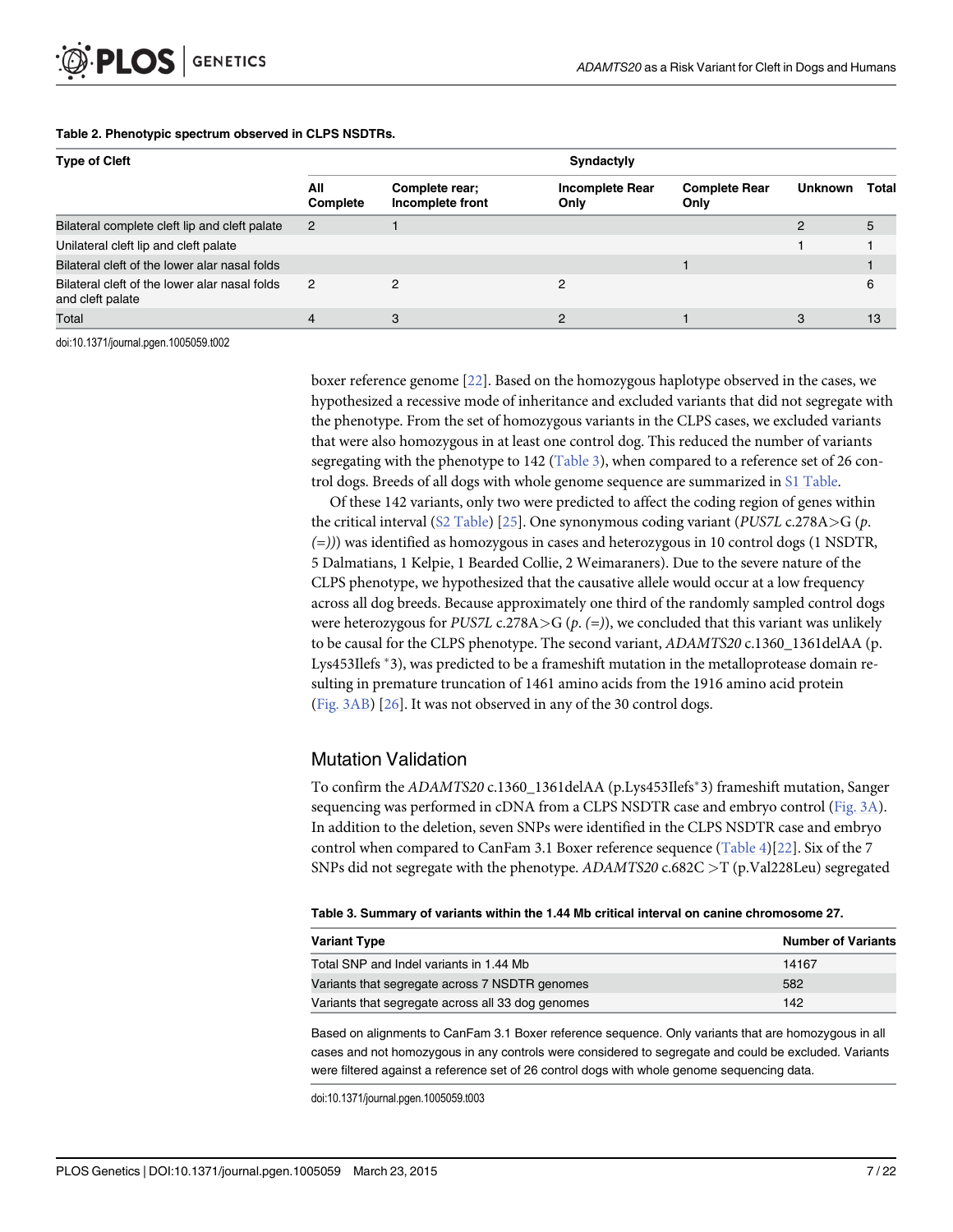<span id="page-7-0"></span>

## ADAMTS20

[Fig 3. C](#page-6-0)haracterization of ADAMTS20 mutation in NSDTRs. A. Chromatograms of ADAMTS20 cDNA sequence from embryo control and NSDTR case depicting the AA deletion and predicted premature stop codon. \* denotes the deleted nucleotides in the 13 NSDTR cases. B. Schematic functional domain organization of ADAMTS20. SP- signal peptide TS- Thrombospondin type 1 motif[[26](#page-20-0)]. bt<sup>Bei1-</sup>reflects the location of point mutation responsible for the  $bt^{Bei}$  allele.

doi:10.1371/journal.pgen.1005059.g003

within the CLPS NSDTR case, embryo control, and reference sequence, but is a known SNP previously identified in wolves and 15 other dog breeds[\[27\]](#page-20-0). Further investigation of this SNP in the 8 NSDTRs with available whole-genome sequence also confirmed that this SNP did not segregate with the phenotype: 1 NSDTR was homozygous for the boxer reference allele, 3 NSDTRs were heterozygous, and 3 NSDTRs were homozygous for the alternate allele (3 cases, 1 control).

We hypothesize that the predicted premature stop codon in ADAMTS20

c.1360\_1361delAA (p.Lys453Ilefs\*3) results in decreased expression levels when compared to wild type. Quantitative real time PCR analysis was performed on cDNA from heart tissue of CLPS NSDTRs and compared to cDNA from heart tissue of unaffected NSDTRs that were homozygous wild type for the deletion. REST analysis indicated that the ADAMTS20 transcript in

| Table 4. SNPs identified within the canine ADAMTS20 coding region. |
|--------------------------------------------------------------------|
|--------------------------------------------------------------------|

| <b>Genomic Location</b> | <b>Boxer Reference</b> | <b>Embryo Control</b> | <b>NSDTR Case</b> | <b>SNP Name</b> | <b>SNP Effect</b>            |
|-------------------------|------------------------|-----------------------|-------------------|-----------------|------------------------------|
| 10493347                | G                      | С                     | C                 | no known SNP    | c.302G $>$ C (p.Gly101Arg)   |
| 10528180                | C                      | C                     |                   | SNP2857855      | $c.682C > T$ (p.Val228Leu)   |
| 10542397                | C                      |                       |                   | SNP2857888      | c.997C>T $(p, =)$            |
| 10564700                | C                      |                       |                   | SNP2857941      | c.1860C>T $(p, =)$           |
| 10624210                | C                      | G                     | G                 | SNP2858090      | c.4660C $>$ G (p.Gln1554Glu) |
| 10624314                |                        | C                     | C                 | SNP2858091      | c.4764T>C ( $p. =$ )         |
| 10626762                |                        | G                     | G                 | no known SNP    | c.4834T>G (p.Leu1612Val)     |

Genomic locations are based on the CanFam3.1 assembly and refer to chromosome 27 base pair locations. The SNPs identified are based on UCSC Genome Browser CanFam 3.1 Broad Improved Canine Annotation v1 SNPs track[[27\]](#page-20-0).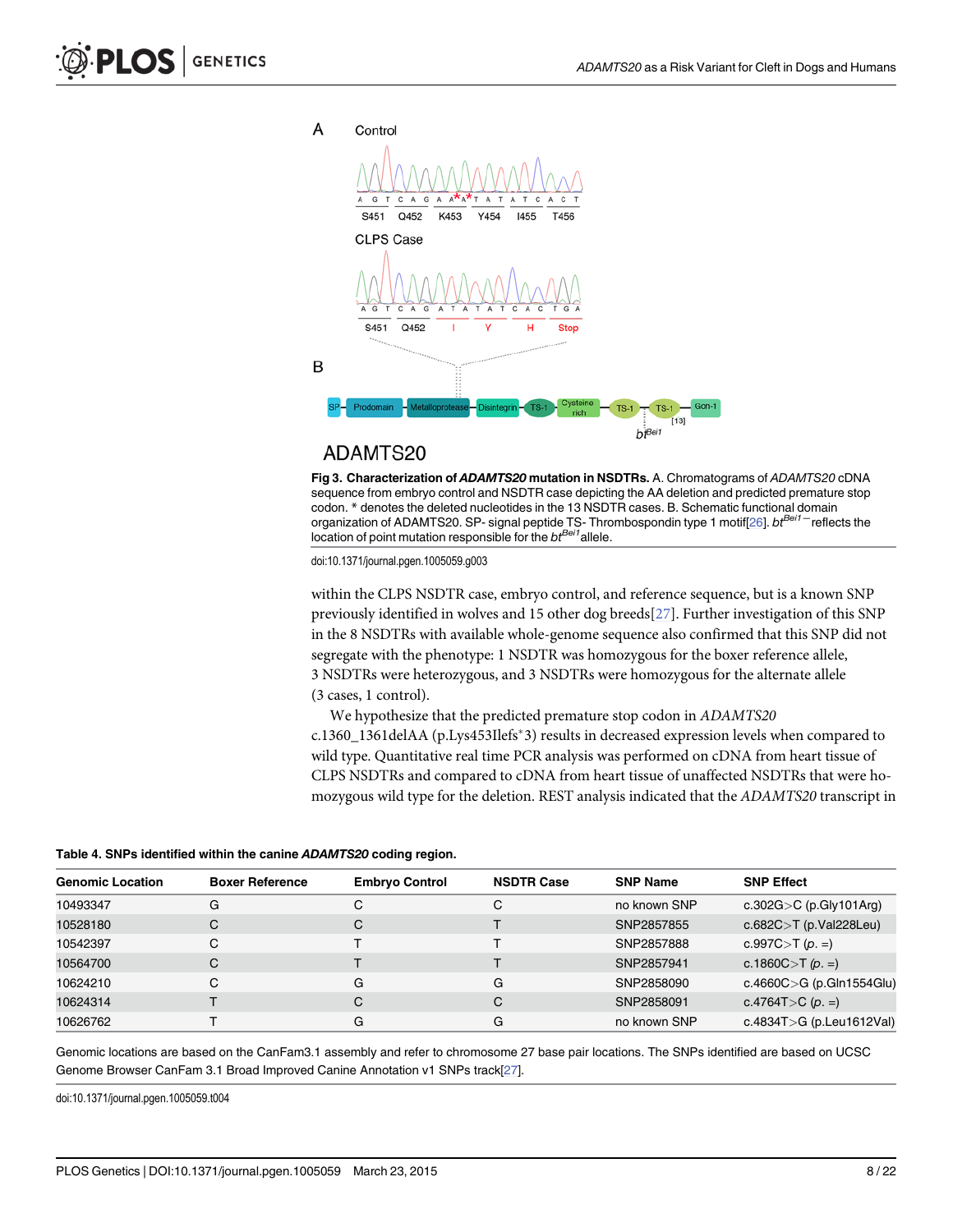<span id="page-8-0"></span>CLPS NSDTRs was significantly down regulated by a mean factor of 0.549 ( $p = 0.005$ ) in CLPS cases when compared to controls[\[28\]](#page-20-0).

#### CLPS Allele Frequency

Genotyping was performed in available parents ( $n = 8$ ), littermates ( $n = 13$ ), and all NSDTR cases (n = 13 CLPS; 2 unexplained) ( $Fig. 4$ ). All 13 CLPS cases were homozygous for the deletion. The two unexplained NSDTRs cases without the associated haplotype were homozygous for the wild type allele. We genotyped 97 unrelated control NSDTRs and identified this deletion in the heterozygous form in 3 control dogs. To determine if this allele is found in other breeds, we genotyped 53 dogs with orofacial clefts from 25 breeds and 288 unaffected dogs from more than 70 breeds ([S3 Table\)](#page-18-0). All genotyped individuals were homozygous for the wild type allele, suggesting this ADAMTS20 deletion is private to the NSDTR breed.

Our previous work in dogs identified a DLX6 LINE-1 insertion responsible for cleft palate and mandibular abnormalities in a subset of NSDTRs [\[24](#page-20-0)]. The ADAMTS20 c.1360\_1361delAA (p.Lys453Ilefs<sup>\*</sup>3) deletion was also genotyped in these cases (n = 19). Two of the cases were heterozygous, while the remaining 17 dogs were homozygous wild type for the ADAMTS20 c.1360\_1361delAA (p.Lys453Ilefs<sup>\*</sup>3) mutation. Of all control NSDTRs, including relatives, genotyped for both mutations ( $n = 99$ ), five were heterozygous for both mutations and were phenotypically normal.

#### Genome-Wide Allelic Association in Native Guatemalans

To investigate the cause of CL/P in humans, a DFAM allelic association[[29](#page-20-0)] analysis was performed in a Guatemalan study population of 125 nonsyndromic CL/P cases, 420 unaffected relatives (545 total from case families), plus 392 controls with no family history of orofacial clefts [\(Fig. 5A\)](#page-10-0). No p-value reached a conservative Bonferroni corrected p-value of less than 1.1 x 10<sup>-7</sup> (alpha = 0.05), but several SNPs had p-values suggestive of association (p-values  $\sim$ 10<sup>-6</sup>). [Table 5](#page-11-0) shows the top 5 CL/P associated SNPs according to the DFAM analysis within the Guatemalan cohort, as well as the corresponding TDT, sib-TDT, and logistic regression p-values. [S4 Table](#page-18-0) lists all SNPs with DFAM p-value less than 0.0001. The QQ plot of the allelic GWAS results shows no evidence of genomic inflation in this family based study ([S3A Fig.](#page-17-0)).

The strongest association observed was for rs10785430 (DFAM p-value =  $2.69 \times 10^{-6}$ ) on chromosome 12, which mapped to an intron in ADAMTS20. This SNP also showed significant associations (p<0.05) using the TDT (p = 1.8 x 10<sup>-4</sup>), sib-TDT (p = 3.8 x 10<sup>-4</sup>), and casecontrol ( $p = 0.007$ ) analyses. To further explore this region, we imputed unobserved SNPs on chromosome 12 using the 1000 Genomes reference sample [\(http://browser.1000genomes.org](http://browser.1000genomes.org)). Based on SNPs in high LD with rs10785430, association tests revealed a 157kb region of association (from rs11182055 to rs9988939) yielding p-values less than  $1x10^{-4}$  [\(Fig. 5B\)](#page-10-0).

We next performed a gene-level analysis with DFAM on 17,578 genes. The QQ plot of gene p-values revealed no significant deviations from expected ([S3B Fig.](#page-17-0)) indicating that the VEGAS method adequately controlled for LD (shown for ADAMTS20 in [Fig. 5C](#page-10-0)). The top 5 associated genes derived from the Guatemalan GWAS using the VEGAS method are summarized in [Table 6](#page-11-0). ADAMTS20 had the lowest gene-wise p-value ( $p = 5.3x 10^{-5}$ ), in agreement with the single SNP results.

Previous genome-wide studies were performed in Caucasian and Asian trios $[17,18]$  $[17,18]$  $[17,18]$ , but did not identify ADAMTS20 as a top hit. However, several SNPs within ADAMTS20 did show nominal significance ( $p$ <0.05) in Caucasians[\[17\]](#page-20-0), so we performed a meta-analysis of the Guatemalan and Caucasian results for the ADAMTS20 SNPs. Overall, smaller p-values were observed for some SNPs after the addition of the Caucasian results, but not for the most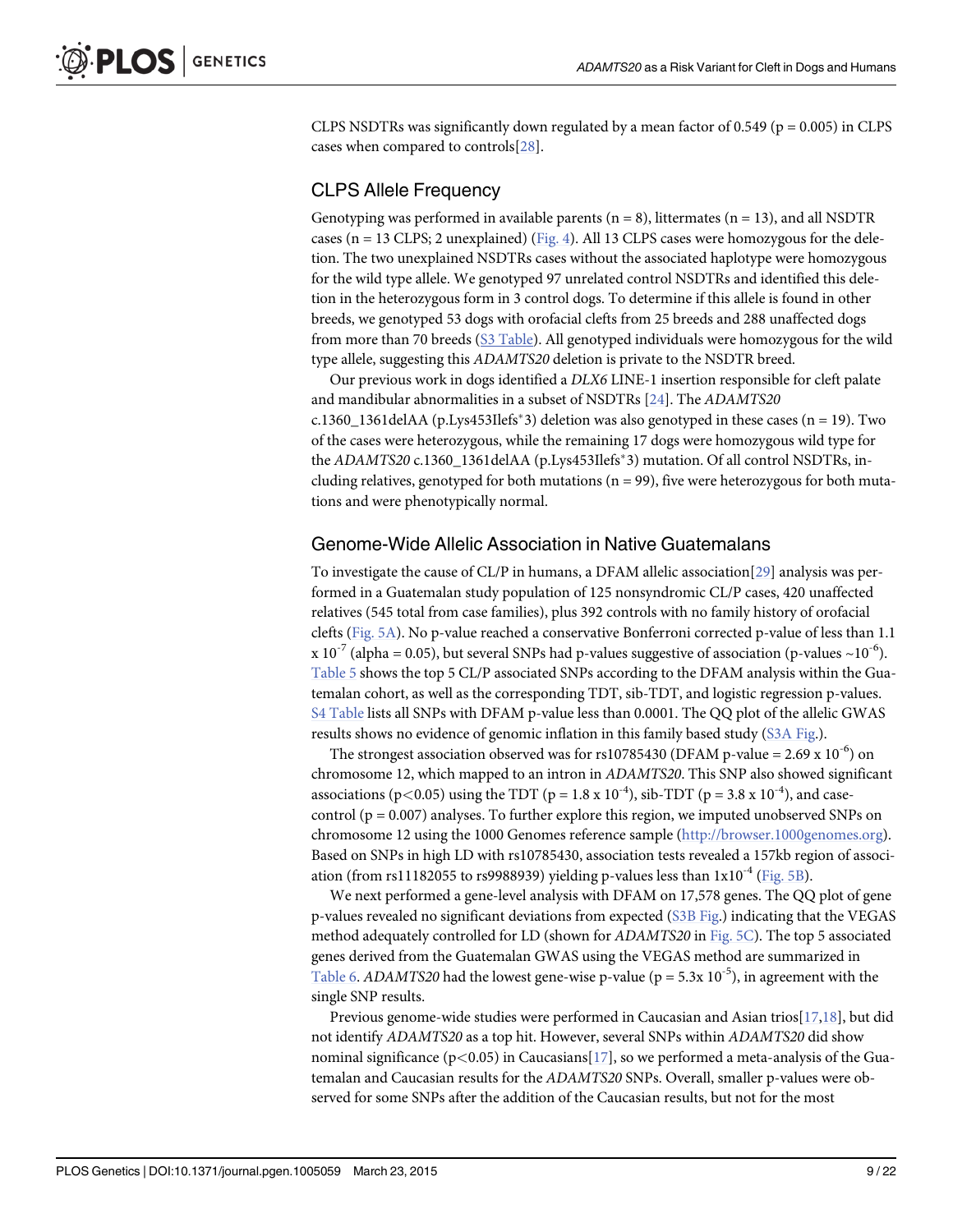<span id="page-9-0"></span>

[Fig 4. P](#page-8-0)edigree of NSDTR families depicting segregation of the phenotype with the ADAMTS20 deletion. Filled symbols represent NSDTR cases. Bold symbols represent NSDTRs that were included in the GWAS. Not all relationships are included. Abbreviations: CLP = cleft lip and palate, CP = cleft palate, S = syndactyly, + = wild type allele, m = ADAMTS20 two base pair deletion, and [] = DNA was not available and genotypes were inferred.

significant SNP in the Guatemalans  $(S4 \text{ Fig.})$ . This suggests a distinct genetic etiology for CL/P formation in Guatemalans.

#### Sequencing of ADAMTS20 in Human CL/P Cases

We sequenced all protein coding exons of  $ADAMTS20$  in 20 Guatemalan CL/P cases to determine if a novel, population-specific common variant could explain the association with markers in ADAMTS20; however, no such variants were identified. We also sequenced 19 cases from the Philippines to explore the possibility that rare variants in ADAMTS20 could confer risk of CL/P in other populations. Similarly, we looked for rare coding variants in our Guatemalan cases that could contribute to CL/P risk independent of the association with the common SNP rs10785430. No private variants were found in the Guatemalan cases, but three novel missense variants were found among Filipino cases [\(S5AB Fig](#page-18-0).). All three novel Filipino variants were inherited from unaffected parents. Notably, two of these variants occurred on a common haplotype and were found in both affected children in the family  $(S5A Fig.)$  $(S5A Fig.)$ . A summary of all of the variants found in the nonsyndromic CL/P cases is found in [S5 Table.](#page-18-0) We also sequenced 44 individuals of diverse ethnicities with CL/P plus syndactyly or limb defects including amniotic bands, polydactyly, and ectrodactyly (which was motivated by the CLPS phenotype observed in dogs which includes syndactyly). From these samples, only one missense variant (chr12: g.43824214C>T (p.A1108T)) was found in an individual with CL/P, facial asymmetry, and a single transverse palmar crease of the left palm. However, this variant did not segregate with clefting in the family ([S5C Fig](#page-18-0).).

#### **Discussion**

This study presents independent genome-wide association studies that provide evidence of the involvement of ADAMTS20 in the development of orofacial clefts in dogs and humans. The canine study identified a 1.44 Mb region of homozygosity underlying an association on CFA27 where subsequent whole-genome sequencing identified a frameshift mutation in ADAMTS20 that segregated with a complex phenotype of syndromic cleft lip, cleft palate, and syndactyly. The parallel human studies applied combinational-based association statistics to identify suggestive allelic (DFAM) and gene-level (VEGAS) associations with SNPs in ADAMTS20 in a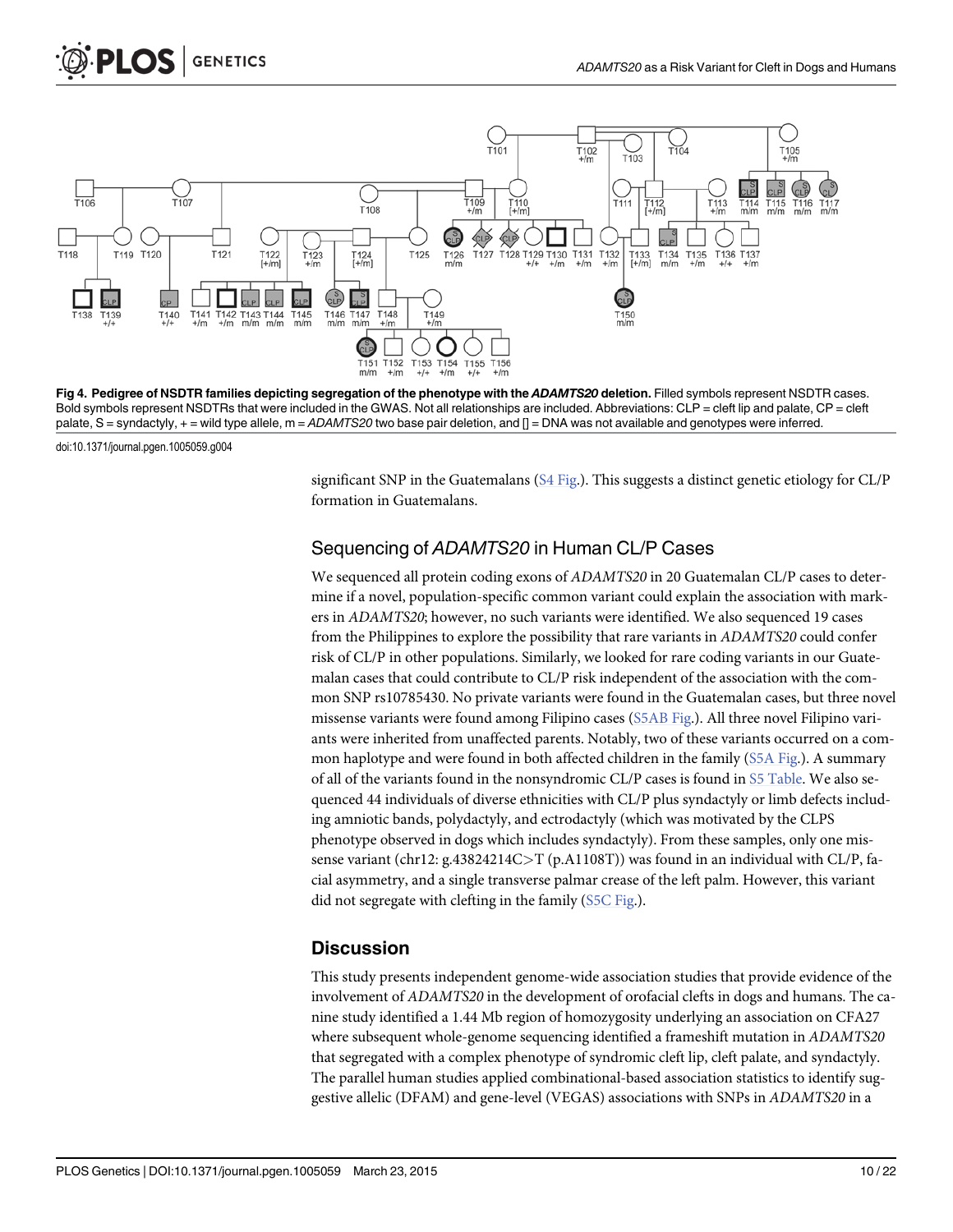<span id="page-10-0"></span>



[Fig 5. G](#page-8-0)enetic association results for CL/P in Guatemalans. A. Manhattan plot showing-log<sub>10</sub>transformed p-values from genome-wide DFAM analysis of CL/P. Analysis included 125 affected and 812 unaffected participants. B. LocusZoom plot showing—log<sub>10</sub>-transformed p-values (left y-axis) for genotyped (squares) and imputed (circles) SNPs in and near ADAMTS20 on chromosome 12. The recombination overlay (blue line, right y-axis) indicates the boundaries of the LD-block containing ADAMTS20. The density of SNPs in this region is indicated by the rug plot (top). C. KGG.v2 gene plot showing association and linkage disequilibrium (LD; r<sup>2</sup>) of genotyped SNPs in ADAMTS20.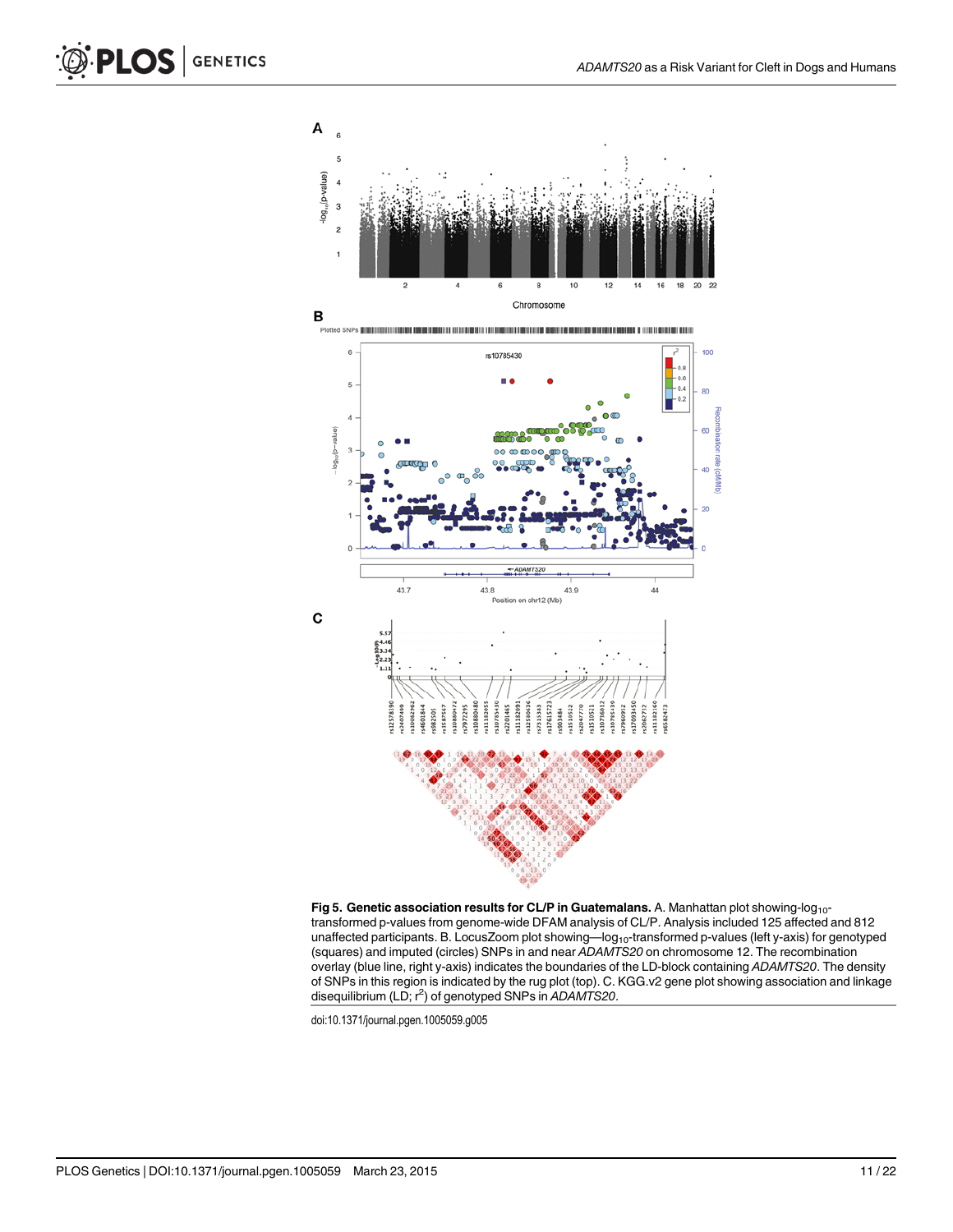| <b>CHR</b> | <b>SNP</b> | <b>GENE</b> | <b>MAF*</b> |                       |                | P-value (Rank)     |                                      |
|------------|------------|-------------|-------------|-----------------------|----------------|--------------------|--------------------------------------|
|            |            |             |             | <b>DFAM</b> [n = 937] | TDT $[n = 65]$ | Sib-TDT $[n = 49]$ | Case $[n = 113]$ Control $[n = 241]$ |
| 12         | rs10785430 | ADAMTS20    | 0.44        | $2.69E-6(1)$          | 1.83E-4 (71)   | $3.81E-4(62)$      | 0.007(9997)                          |
| 13         | rs9530247  | KLF12       | 0.47        | $9.15E-6(2)$          | 1.27E-5 (5)    | 0.03(14072)        | 0.07(62887)                          |
| 16         | rs3743613  | BCAR1       | 0.49        | $1.07E-5(3)$          | $5.54E-5(24)$  | 0.01(4477)         | 0.59(306308)                         |
| 13         | rs7327912  | $(none)^#$  | 0.29        | 1.16E-5(4)            | $2.34E-5(7)$   | 0.01(4829)         | 0.06(53228)                          |
| 13         | rs17073177 | (none)      | 0.29        | 1.72E-5 (5)           | $3.65E-5(17)$  | 0.01(4829)         | 0.06(54290)                          |

#### <span id="page-11-0"></span>[Table 5.](#page-8-0) Single SNP analysis of human GWAS data.

\*Calculated from unaffected founders only

# 400kb downstream from SPRY2

doi:10.1371/journal.pgen.1005059.t005

cohort of native Guatemalans with nonsyndromic CL/P. Both studies identify ADAMTS20 as a candidate gene for CL/P development in humans.

This work describes a second causative mutation for an independently segregating locus of orofacial cleft formation within the NSDTR dog breed. CLPS is characterized by a syndromic form of cleft lip, cleft palate, and syndactyly that segregates with a recessive mode of inheritance. This is independent of the previously identified CP1 locus that is characterized by a cleft palate and shortened mandible[[24](#page-20-0)]. A genetic cause has not been identified in two cases of orofacial clefts within NSDTRs, further exemplifying the genetic heterogeneity within the NSDTR that has been previously documented $[24]$  $[24]$ . This heterogeneity mimics what is observed in human cleft cases and is likely indicative of what will be observed in other dog breeds.

ADAMTS20 (a disintegrin-like and metalloprotease with thrombospondin type-1 motifs) is part of a large family of secreted zinc metalloproteases sharing a similar domain organization [\[26](#page-20-0)] that are involved in cleaving extracellular matrix (ECM) proteins and processing procollagen[[30](#page-20-0)]. ADAMTS20 cleaves the ECM proteoglycan, versican[[26,31\]](#page-20-0), and is involved in a variety of biological processes including promotion of melanoblast survival, palatogenesis, and interdigital web regression[\[31](#page-20-0)–[33](#page-20-0)].

Expression studies in mouse embryos identify craniofacial expression of Adamts20 in the first pharyngeal arch, between the medial nasal processes[[34](#page-20-0)], and broad expression in the palatal mesenchyme, where it plays a role in the sculpting and extension of the palate[[32](#page-20-0)]. Adamts20 is also expressed in the developing fore- and hind limbs, the interdigital tissue, and at the medial border of the developing autopod[\[33,34\]](#page-20-0).

| Table 6. VEGAS results using DFAM p-values from human data. |  |  |  |
|-------------------------------------------------------------|--|--|--|
|-------------------------------------------------------------|--|--|--|

| Gene             | <b>SNPs</b> | Start     | <b>Stop</b> | P-value*   | <b>Top SNP</b> | <b>SNP P-value</b> |
|------------------|-------------|-----------|-------------|------------|----------------|--------------------|
| ADAMTS20         | 27          | 42034278  | 42231991    | $5.3E - 5$ | rs10785430     | $2.7E-6$           |
| BCAR1            | 13          | 73820428  | 73843004    | $1.1E - 4$ | rs3743613      | $1.0E - 5$         |
| FZD <sub>3</sub> | 14          | 28407691  | 28477880    | $2.1F - 4$ | rs2241802      | $2.0E - 4$         |
| FBXO16           | 11          | 28341847  | 28403703    | $2.1E - 4$ | rs7001034      | $2.6E - 4$         |
| SNF1IK2          | 12          | 110978379 | 111102842   | $6.5E - 4$ | rs510388       | $3.13E - 4$        |
|                  |             |           |             |            |                |                    |

\* p-value for the gene-based analysis

<sup>#</sup> p-value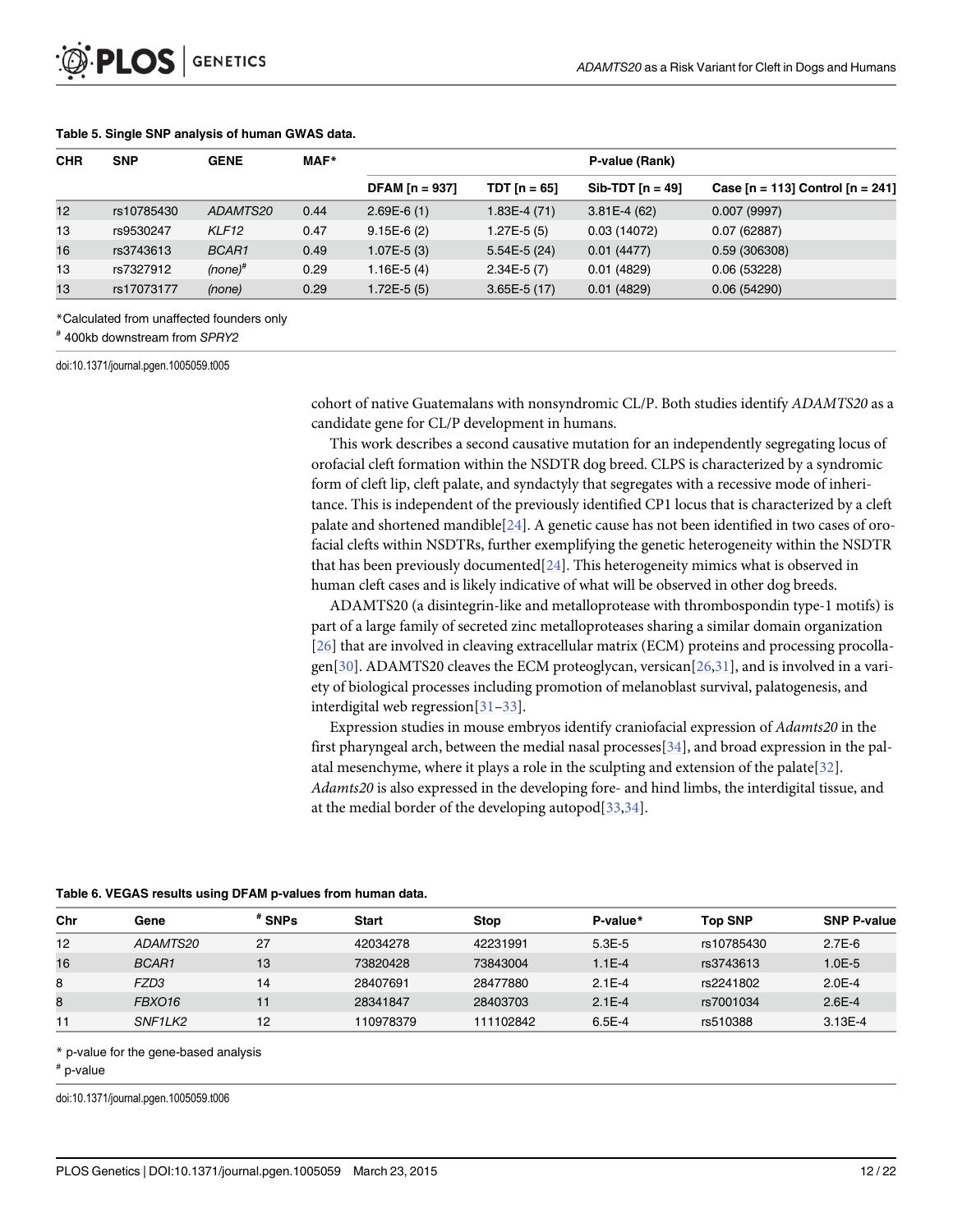<span id="page-12-0"></span>In mice, mutations in *Adamts20* are best known to cause a fully penetrant recessive, ventral to dorsal white belted phenotype  $(bt)[34]$  $(bt)[34]$  $(bt)[34]$ . In addition, bt mice have a low penetrance of cleft palate (3%) and soft tissue syndactyly (18%)[[32,33\]](#page-20-0). Full penetrance of cleft palate was observed in *bt* mice with additional mutations in *Adamts9* (*Adamts9<sup>+/-</sup>;bt/bt*)[[32\]](#page-20-0). Within the NSDTRs, the CLPS deletion results in 100% penetrance of primary palate clefts. There is variation in the primary palate phenotype that ranges from clefting of the lower alar nasal folds to bilateral cleft lip. Secondary palate clefts are 92% penetrant, but also exhibit some variability in presentation. Syndactyly is likely fully penetrant as it was observed in 10 of the 13 dogs and the status of three remaining full-sibling cases is unknown. NSDTRs have minimal white spotting segregating in the breed, but none of the dogs with the associated haplotype exhibited any obvious midline white markings similar to what is observed in bt mice. This work complements what has been identified within the mouse by providing further evidence for role of ADAMTS20 in cleft palate and syndactyly formation. This highlights that ADAMTS20 should further be investigated for its role in CL/P and craniofacial development.

Previous work describing mutations in ADAMTS20 and other ADAMTS family members may provide insight into the observed phenotype of bt mice and CLPS NSDTRs. ADAMTS proteins share identical N-terminal domains (e.g. metalloprotease), but the type and number of C-terminal ancillary domains vary. These ancillary domains are critical for activity, inhibition, tissue localization, and substrate specificity[\[35](#page-20-0)]. Work on ADAMTS13 demonstrated that point mutations do not consistently function as null alleles[[36\]](#page-20-0) and deletion of different ancillary domains in ADAMTS5 and ADAMTS13 resulted in mutant constructs that retained partial function depending on the specific domains that were deleted[\[37](#page-21-0)–[40\]](#page-21-0). Point mutations have been described in four *bt* alleles (*bt*—c.1598C>T p.Pro533Leu;  $bt^{9}$ —c.2451C>T p. Leu761Phe;  $bt^{Bei1}$  - c.2860C>T p.Arg954Ter;  $bt^{Mri1}$  - c.4073A>C p.His1357Pro), which are located downstream of the catalytic metalloprotease domain[[31,34\]](#page-20-0). In comparison, the deletion identified in CLPS NSDTRs (c.1360\_1361delAA (p.Lys453Ilefs\*3)) is closer to the N terminus and within the catalytic metalloprotease domain ([Fig. 3B](#page-7-0))[\[31,34](#page-20-0)]. Furthermore, the allele commonly used to study the bt phenotype  $(bt^{Bei1})$  is a nonsense mutation that truncates 471 amino acids or 33% of the full-length protein [\(Fig. 3B\)](#page-7-0)[\[32,34\]](#page-20-0). In ADAMTS13, truncation after the spacer domain (a mutation similar to the nonsense  $bt^{Bei1}$  allele) results in a metalloprotease that is still active[[37](#page-21-0),[38](#page-21-0)]. The mutation identified in CLPS NSDTRs truncates 1461 amino acids or 76% of full-length protein and may explain the higher penetrance of craniofacial defects and syndactyly observed in CLPS NSDTRs. In summary, this mutation could be the result of a more severe hypomorph than  $bt$ , a null, or a species difference. It is also interesting to note that the CLPS NSDTRs do not appear to have the white spotting pattern that is characteristic of the bt mice. Further studies examining the activity and regulation of ADAMTS20 will be necessary to dissect the molecular impact of the CLPS mutation and to determine if it is a null allele or a hypomorph.

ADAMTS20 transcript expression levels are observed at only 55% in CLPS NSDTRs when compared to wild type NSDTRs. Transcripts with premature stop codons often undergo degradation by nonsense mediated mRNA decay to prevent accumulation of truncated proteins  $[41,42]$ , but often much lower expression levels are observed  $[43]$  $[43]$  $[43]$ . Since expression levels were analyzed in neonatal heart tissue, it is possible that a further decrease in expression levels may be observed in the appropriate tissue during the correct developmental time point.

Although no SNP reached genome-wide significance in the human GWAS, the data presents a suggestive association with a SNP within ADAMTS20 (rs10785430). A similar phenotype observed in dogs and mice with mutations in the same gene, combined with the biological relevance of ADAMTS20 to development of the phenotype observed in the Guatemalans, suggests that this gene should be further investigated for CL/P development in humans. These results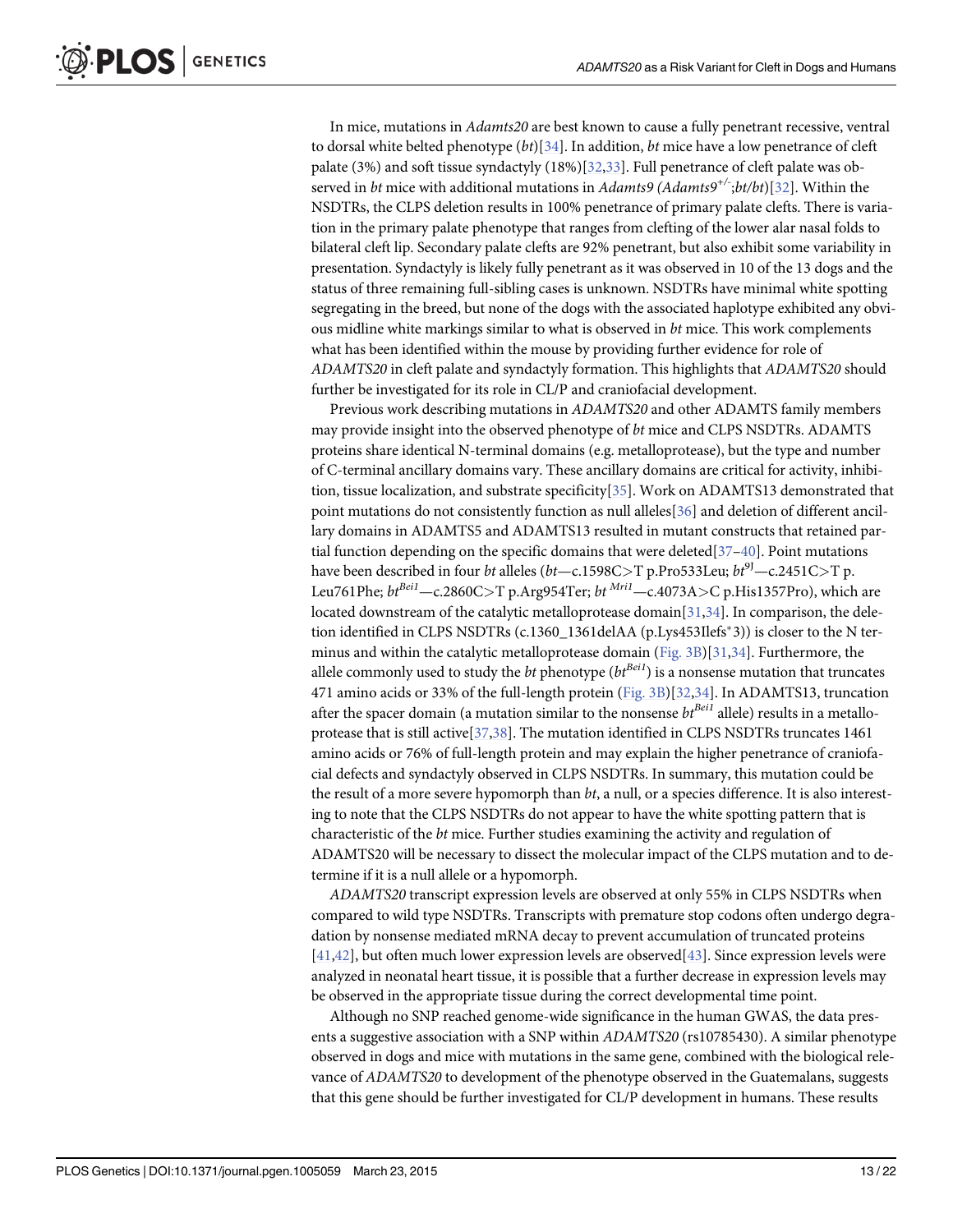<span id="page-13-0"></span>also indicate that even suggestive loci identified in human GWAS warrant further investigation.

Sequencing of individuals with nonsyndromic CL/P from Guatemala and the Philippines did not identify any coding variants with obvious functional impact. Since the GWAS result suggests the existence of one or more common etiologic variants, it is possible that rare coding variants may yet be found in a subset of individuals with CL/P. We hypothesize that the etiologic variant(s) will be located in regulatory elements of ADAMTS20, perhaps located within introns. We also sequenced ADAMTS20 in an additional cohort of individuals with syndromic CL/P who also had syndactyly or other limb defects. Although we did not find any coding variants in these individuals, ADAMTS20 mutations causing a cleft and syndactyly syndrome may be extremely rare. Variants in and around ADAMTS20 may also act as modifiers of the phenotype in clefting syndromes that including syndactyly as part of the phenotypic spectrum, such as Van der Woude syndrome and the ectodermal dysplasias.

In conclusion, we showed separate association studies in humans and dogs that provide evidence of association between CL/P and variants in ADAMTS20. This complements what is known in the mouse and suggests that ADAMTS20 should be further investigated for its role in CL/P development. Notably, dogs have long been used as models for craniofacial surgical techniques, but this study also demonstrates that they have the potential to be relevant models for the genetics of CL/P. Here we highlighted how dogs are a genetically amenable model organism with naturally occurring cleft lip (the most common orofacial cleft type in humans) and provide a different genetic background to study mutations.

## [Materials and Methods](#page-15-0)

#### Ethics Statement

Subjects for this study were recruited from various sites in Guatemala as part of the Pittsburgh Oral-Facial Cleft study, a large research program investigating factors that contribute to the development of CL/P and CP. Recruitment was done in collaboration with the nonprofit organization Children of the Americas ([www.childrenoftheamericas.org/](http://www.childrenoftheamericas.org/)).

Individuals and their family members seeking cleft lip and palate repair between 2004 and 2010 at multiple sites in Guatemala (San Juan Sacatepequez, Huehuetenango, Tiquisate, Quiche and Retalhuleu) were invited to participate in our study. This project was approved by both the University of Pittsburgh Institutional Review Board and the Oversight Ethics Committees of each of the participating hospitals; all participants gave informed, written consent in their native languages. Age appropriate assent documents were used for children between 7 and 14 years of age and informed, written consent was obtained from the child, as well as from the parents.

Collection of canine samples in this study was approved by the University of California, Davis Animal Care and Use Committee (protocol #16892).

## Canine Samples and Phenotyping

Buccal swabs, blood, or tissue samples were collected from privately owned NSDTR dogs from the following phenotypic groups: CL/P (n = 13); CP with a previously identified DLX6 LINE-1 linsertion (n = 19)[[24\]](#page-20-0); CP without a known causative mutation (n = 2; 1 later identified to have CL/P) $[24]$ ; healthy littermates of CL/P NSDTRs (n = 13); healthy parents of CL/P NSDTRs  $(n = 8)$ ; control NSDTRs  $(n = 205)$ . Samples from dogs with orofacial clefts across 25 other breeds  $(n = 53)$  were also obtained from privately owned dogs. Blood samples from control dogs (n = 288) across 70 other breeds were collected from the William R. Pritchard Veterinary Medical Teaching Hospital (VMTH). Embryos were collected from pregnant bitches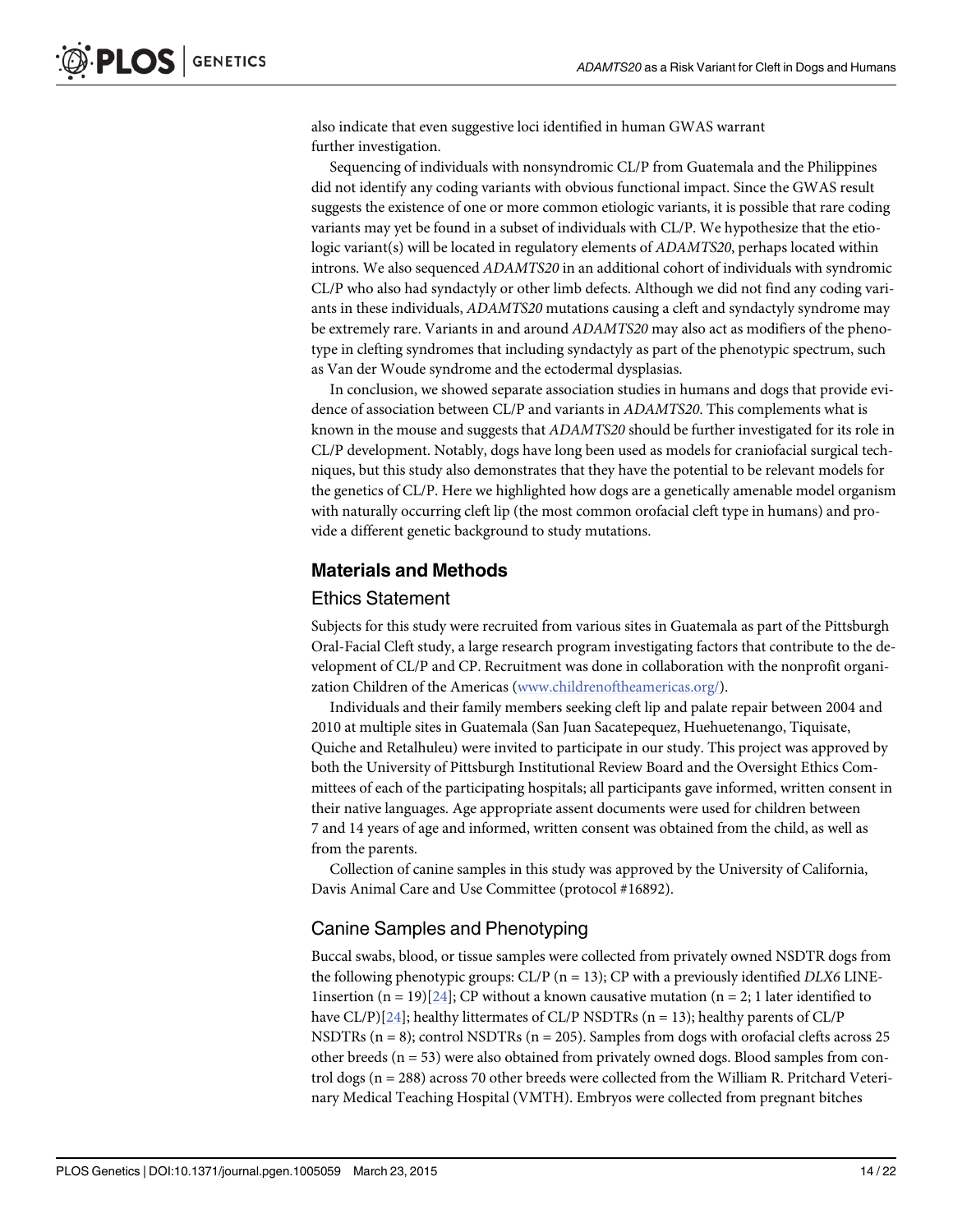<span id="page-14-0"></span>undergoing ovariohysterectomy at the VMTH. Embryos were staged based on measurements of crown-to-rump length and the observation of external features[\[44](#page-21-0)].

Gross phenotypic evaluation of the orofacial clefts were performed by a board certified veterinary dentist who is experienced in the evaluation of cleft palate. Further phenotyping was performed by high-resolution microCT imaging of two CLPS NSDTR cases and three NSDTRs controls as previously described  $[24]$  $[24]$  $[24]$ . Genomic DNA was extracted from whole blood, tissue samples, or buccal swabs using Qiagen kits (Valencia, CA).

#### Genome-Wide Association

Genome-wide SNP genotyping was performed in 13 cases and 112 controls using the Illumina CanineHD BeadChip with 173,662 markers. All samples had a genotyping call rate of  $\geq$  90%. 62,546 SNPs were excluded due to a minor allele frequency  $\leq$  5% and 3,199 SNPs were excluded for a high failure rate ( $\geq 10\%$ ). 110,021 SNPs were used in the final analysis. Chi-square analysis was performed in  $PLINK[29]$  $PLINK[29]$  $PLINK[29]$  on one case from each litter (n = 7) and discordant sibling pairs  $(n = 4)$  when available. 100,000 permutations were performed to correct for multiple tests and the genomic inflation factor was calculated in PLINK[\[29\]](#page-20-0). Segregation analysis of the associated haplotype was performed in parents ( $n = 6$ ) and littermates ( $n = 6$ ) with enough available DNA for genotyping on the Illumina CanineHD BeadChip. Homozygosity throughout the associated interval was analyzed by visual inspection facilitated by color-coding homozygous genotypes in excel. The genotypes are available from the Dryad Digital Repository (doi[:10.5061/dryad.j8r8q\)](http://dx.doi.org/10.5061/dryad.j8r8q).

#### Whole-Genome Sequencing

Seven NSDTRs were selected for whole-genome sequencing. Three CLPS NSDTR cases that were representative of the phenotypic spectrum were selected for sequencing: bilateral CL and CP with complete syndactyly of all paws, bilateral cleft of the lower alar nasal folds and CP with complete rear and incomplete front syndactyly, and bilateral cleft of the lower alar nasal folds with CP and incomplete rear syndactyly. Four control NSDTRs were selected for sequencing that were homozygous wild type throughout the associated region identified on CFA27. Two of the four NSDTR controls had normal craniofacial structures. One NSDTR control had a cleft palate and shortened mandible explained by a DLX6 LINE-1 insertion[\[24\]](#page-20-0) and the remaining NSDTR had a bilateral complete cleft lip with an unexplained genetic cause.

Library preparation and DNA sequencing was carried out by the Ramaciotti Centre at the University of New South Wales, Kensington. Genomic DNA was size selected for 500bp fragments and sequenced on the HiSeq 2000 sequencing platform (Illumina, San Diego, CA) according to vendor's instructions. Paired-end reads of 101 bp were generated for each sample on a single lane of the sequencer's flow cell, yielding between 179 and 233 million read pairs per individual. Assuming a genome size of 2.5 Gb, this data reflected raw coverage of 14.4–18.8 fold.

The canine genome sequence (Canfam3.1; $[22]$  $[22]$  $[22]$ ) was retrieved from the University of California, Santa Cruz genome browser (UCSC, [http://genome.ucsc.edu\)](http://genome.ucsc.edu) and indexed with the Burrows-Wheeler Transform Smith Waterman tool in the Burrows-Wheeler Alignment (BWA) package version  $0.6.2\left[\frac{45}{3}\right]$ . Reads were aligned as pairs to the indexed reference genome using BWA, applying the default parameters for paired-end read alignment using this package. Alignment statistics generated using the idxstats tool within the SAMtools package version 0.1.18[[46\]](#page-21-0) indicated average mapped coverage ranging between 14.1 and 16.8 fold per individual. Snpsift was used to sort variants within the 1.44Mb interval by the 'hom' 'any' case and control filter options  $[25]$  $[25]$ . Annotation of remaining variants was performed with SnpEff using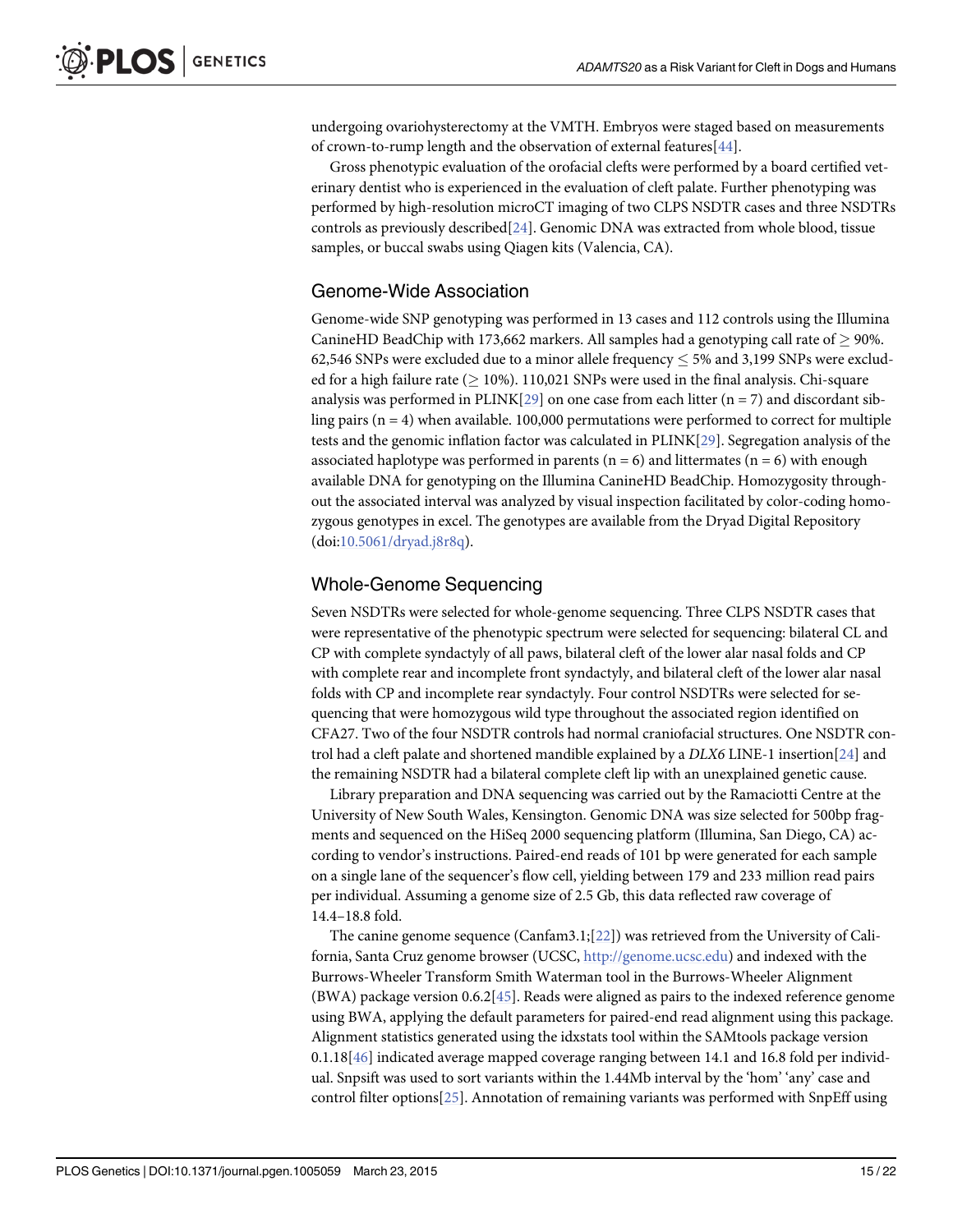<span id="page-15-0"></span>the xenoRefGene genes and gene prediction tracks annotation downloaded from the Table Browser window on the UCSC Genome Browser $[25]$ . VCF files of the critical interval are available from the Dryad Digital Repository (doi:[10.5061/dryad.j8r8q\)](http://dx.doi.org/10.5061/dryad.j8r8q).

## cDNA Sequencing

All primers described were designed in Primer 3 (see [S6 Table](#page-18-0)). Expression of ADAMTS20 was evaluated as described previously $[24]$  $[24]$  $[24]$ . Total RNA was isolated from tissue samples using Qiagen QIAamp Blood Mini Kit tissue protocols. RNA was synthesized into cDNA using Invitrogen Superscript III First Strand Synthesis System to RT PCR protocols. ADAMTS20 cDNA was PCR amplified in heart tissue from one NSDTR case and a whole embryo (collected at day 30) control. Areas with high GC content were amplified using Invitrogen AccuPrime GC-Rich DNA Polymerase protocols. PCR products were sequenced on an ABI 3500 Genetic Analyzer and analyzed using Vector NTI (Informax, Frederick, MD, USA). Sequences were aligned to each other and Boxer (Can Fam 3.1) reference sequence to identify any polymorphisms  $[22]$ .

## Quantitative Real-Time PCR

Primer sequences were generated using Primer3Plus ([http://primer3plus.com/\)](http://primer3plus.com/) ([S6 Table\)](#page-18-0). Semi-quantitative PCR using AmpliTaq Gold DNA Polymerase was performed to test the quality of cDNA and primers, to confirm product size, and to check for the presence of genomic DNA contamination. Real-time PCR was performed using the Rotor-Gene SYBR Green PCR Kit (QIAGEN, Valencia, CA) using a 2-step cycle protocol (35 cycles; Initial denaturation-5 minutes at 95°C; Annealing- 5 seconds at 95°C; Extension- 10 seconds at 60°C; Final Melt curve) on the Rotor Gene Q real-time PCR system. cDNA from heart tissue of 3 neonatal NSDTR controls and 3 neonatal CLPS NSDTR cases were run in triplicates with each replicate containing 4–5 ng template cDNA. All data was normalized to the housekeeping gene, B2M [\[47](#page-21-0)]. Amplification and takeoff values were analyzed and graphed by REST2009[[28\]](#page-20-0) to determine any significant expression differences in ADAMTS20 transcript levels between case and control cDNA samples.

## Genotyping of Canine Samples

PCR genotyping was performed according to standard protocols[\[24\]](#page-20-0) using a shared FAM labeled forward primer [\(S6 Table\)](#page-18-0). GeneScan 500 ROX size standards were used and the reaction was analyzed on an ABI 3500 Genetic Analyzer. 97 unrelated control NSDTRs, 288 control dogs across 70 breeds, and 53 dogs with orofacial clefts across 25 breeds were genotyped for the deletion. All genotypes were analyzed using ABI GeneMapper software.

## Human Samples and Phenotyping

From the larger study population, 937 individuals were genotyped (see [methods](#page-13-0) below): 545 from case families (125 affected with nonsyndromic CL/P and 420 unaffected relatives), plus 392 controls with no family history of orofacial clefts. From the genotyping, the population structure of the study subjects was compared to HapMap controls (see [S6 Fig.](#page-18-0)). The results show some European Caucasian admixture based on HapMap controls, plus substantial overlap with the Mexican HapMap Controls. All participants self-identified as Mayan; many spoke Quichean as well as Spanish. Trained health care professionals evaluated cleft phenotypes and ruled out syndromes for each participant. Each participant also provided detailed demographics, medical history, and family history, and female participants provided a detailed pregnancy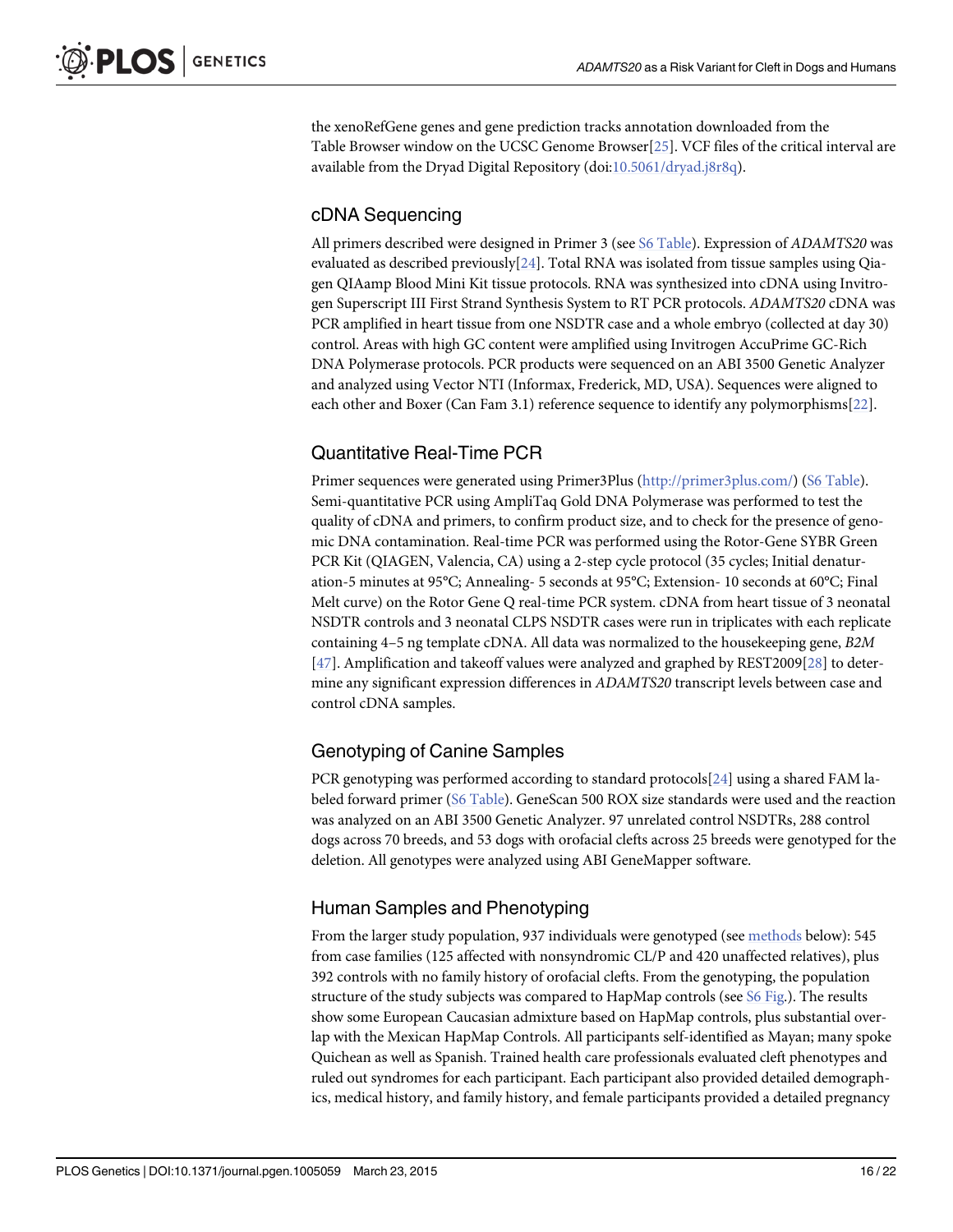<span id="page-16-0"></span>history. Blood or saliva samples were obtained for DNA extraction using Qiagen kits (Valencia, CA).

#### Genome-Wide Genotyping of Human Samples

Study participants were genotyped for 620,901 markers on the Illumina Human610-Quad (Illumina Inc, San Diego, CA, USA). All individuals had a genotyping rate greater than 90% and therefore were included in the analysis. Deviations from Hardy-Weinberg equilibrium assessed in PLINK[[29](#page-20-0)] found 622 markers with significant deviation from expectation in founder controls ( $p \le 1e-06$ ). An additional 47,687 SNPs were eliminated because of high genotype failure rate ( $\geq$ 10%). An exclusion criterion of a minor allele frequency <5% in founders removed 105,758 SNPs. After removing non-autosomal SNPs a total of 457,969 SNPs remained for the analyses reported here. To further explore a putative association found on chromosome 12 (see [results](#page-2-0) below), we imputed 270,467 SNPs on this chromosome using IMPUTE2 software[\[48](#page-21-0)] and the 1000 Genomes Project as the reference sample ([http://browser.1000genomes.org\)](http://browser.1000genomes.org). The genotypes and phenotypes for the Guatemalan study population are available in dbGaP ([http://](http://www.ncbi.nih.gov/gap) [www.ncbi.nih.gov/gap](http://www.ncbi.nih.gov/gap)), accession number phs000440.v1.p1.

#### Allelic Association Methods

Due to the heterogeneous family structures in our Guatemalan cohort, we performed an association analysis using the DFAM test implemented in PLINK, which integrates a standard TDT, discordant sib-TDT, and Cochran-Mantel-Haenzel clustered-analysis for case-control testing [\[29](#page-20-0)]. Independence between each test is established by considering individuals only once in the above statistical tests. For example, participants with relevant standard TDT information were not considered in sib-TDT or Cochran-Mantel-Haenszel clustered analysis. The order of assignment begins with a standard TDT, followed by a sib-TDT, then all remaining unrelated members are considered for the case-control analysis.

To verify the top hits from the DFAM analysis we separately ran a standard TDT (-tdt option in PLINK $[29,49]$  $[29,49]$ , n = 65 trios), a sib-TDT (-dfam command in PLINK in non-founders from nuclear families with multiple siblings and at least one affected family member,  $n = 49$ families), and a case-control test (113 randomly chosen cases and 241 controls). To maximize sample size within these tests, we investigated each using all potential participants with the understanding the derived p-values are not necessarily independent between tests. For case-control analyses, we used logistic regression under the additive genetic model where genotypes were coded by the number of minor alleles (0,1,2) in each case or control.

## Gene-Based Association Tests

In addition to the DFAM analysis, we used a multivariate analysis to combine multiple SNPs within a gene into a single statistic. Gene level analysis has the potential benefit of increased power to detect associated regions containing multiple moderate effects[[50](#page-21-0)]. VEGAS is a versatile gene-based test designed to handle any type of data input as long as a p-value can be generated for each individual marker $[51]$  $[51]$  $[51]$ . Within a gene, p-values are converted to an upper tail chisquared statistic with one degree of freedom and then combined. An empirical null distribution is created from a Monte Carlo simulation on a multivariate normally distributed random vector with a correlation equal to those predicted from a reference population through a Cholesky decomposition matrix. The proportion of simulated test statistics exceeding the observed genebased test statistic gives the empiric p-value. In this situation, founders from the Guatemala data set were used as a reference population since no publicly available genetic data set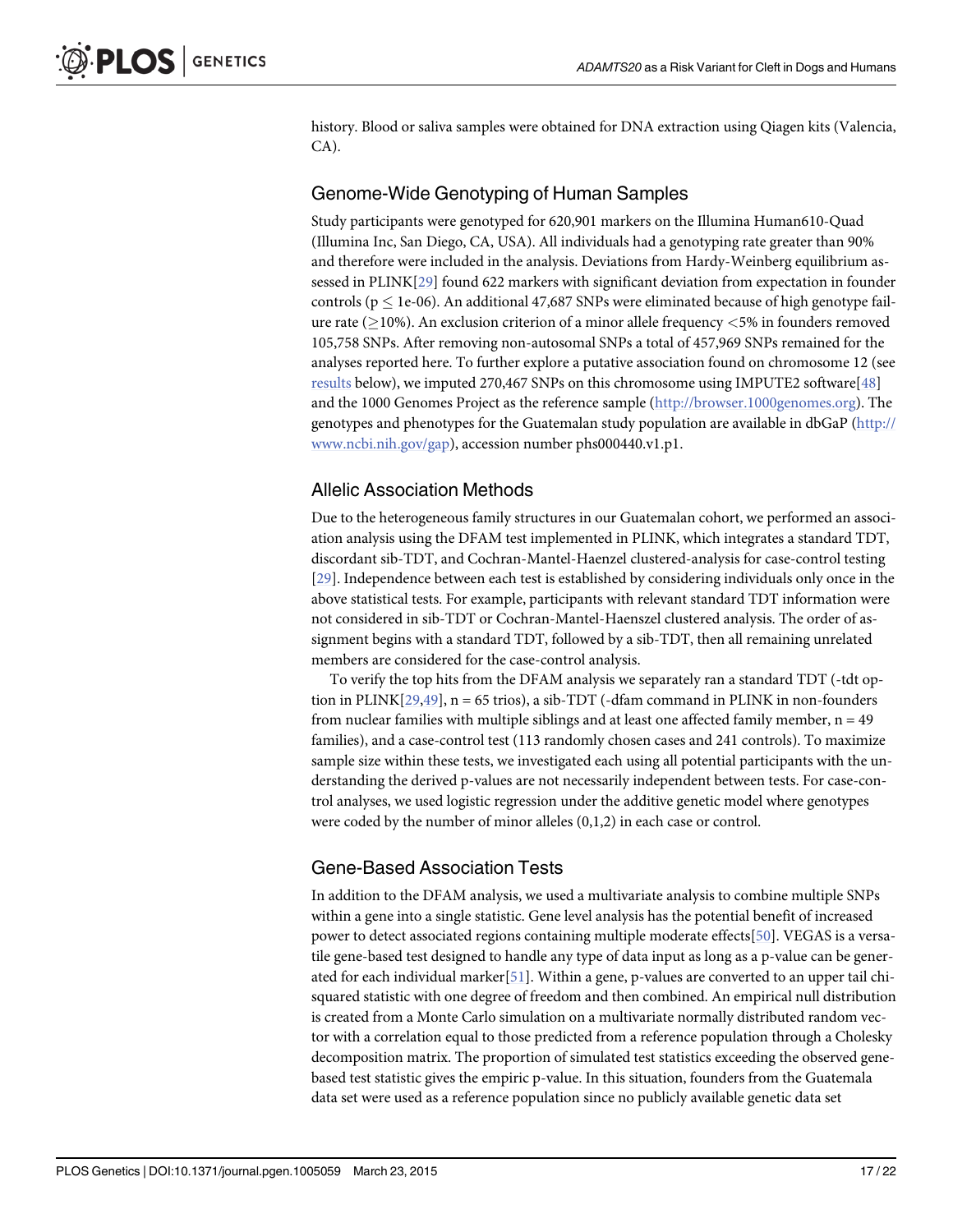<span id="page-17-0"></span>sufficiently matches the participants' genetic background. Gene plots with LD diagrams were generated with Locus Zoom and KGG2.5[\[52,53](#page-21-0)].

#### Sequencing of Human Samples

Primers covering the protein coding exons of ADAMTS20 were designed with Primer3 [\(http://frodo.wi.mit.edu/primer3/](http://frodo.wi.mit.edu/primer3/)). Primer sequences and annealing temperatures are available in [S7 Table](#page-18-0). PCR products were sequenced on an ABI 3730XL (Functional Biosciences, Inc., Madison, WI). Chromatograms were then transferred to a Unix workstation, base-called with PHRED (v.0.961028), assembled with PHRAP (v. 0.960731), scanned by POLYPHRED (v. 0.970312), and visualized with the CONSED program (v. 4.0). The functional effects of variants were predicted using the Ensembl database's Variant Effect Predictor tool[[54](#page-21-0)].

## Supporting Information

[S1 Fig.](http://www.plosone.org/article/fetchSingleRepresentation.action?uri=info:doi/10.1371/journal.pgen.1005059.s001) Bony deficiency in NSDTR individuals is largely restricted to the premaxillary bone. Rostral views of rendered reconstructed microCT scans of a normal (left) and affected (cleft #1; right) individual. Top row: full rendered view showing deficient premaxillary bone, with four anteriorly located incisors in the remaining ventral premaxillary segment. The lateral-most incisor on each side is positioned in a significantly more posterior position and without obvious alveolar bone supporting them. The nasal bones, maxillae and other cranial bones appear largely normal. Middle row: an anterior virtual coronal cutaway highlighting the near complete deficiency of premaxillary derived alveolar bone (compare green arrowheads), which is supported by the absence of the maxillary-premaxillary suture (compare yellow arrowheads). The main exception is the ventral premaxillary segment, which extends caudally to approximate with the vomer, similar to that seen in the normal individual. Bottom row: a more posterior virtual coronal cutaway showing deficient palatal bone (compare white arrowheads) and reduced ossification of the nasal conchae (white arrow). There appears to have been some compensatory expansion of the maxillae proper, with slightly widening of the skull at the level of the midface.

(TIF)

[S2 Fig.](http://www.plosone.org/article/fetchSingleRepresentation.action?uri=info:doi/10.1371/journal.pgen.1005059.s002) Bony and soft tissue deficiency in NSDTRs with cleft lip/palate. Ventral palatal views of two cleft individuals compared to an unaffected (normal) individual. The first cleft individual (cleft #1) is the same individual as that shown in  $SI$  Fig. In contrast to the cleft #1, the second individual with cleft lip/palate (cleft #2) shows one palatal shelf having partially fused with the nasal septum. Consistent with this partial anterior fusion, the prolabium in this individual is not as anterior pronounced as that in cleft #1. The palatal rugae in both cleft individuals appear to have developed normally. The palatal deficiency (bony and soft tissue) may be mostly secondary to the premaxillary deficiency. Note the canines and molars in the cleft #1 individual appear unaffected. The central four incisors are small and malformed, while the two lateral incisors are large but abnormally positioned. (TIF)

[S3 Fig.](http://www.plosone.org/article/fetchSingleRepresentation.action?uri=info:doi/10.1371/journal.pgen.1005059.s003) GWAS results for CL/P in Guatemalans. Analysis included 125 affected and 812 unaffected participants. A. Q-Q plot of SNP-wise p-values from DFAM analysis indicates no genomic inflation. B. Q-Q plot of gene-wise p-values from VEGAS analysis indicates no genomic inflation. (DOCX)

[S4 Fig.](http://www.plosone.org/article/fetchSingleRepresentation.action?uri=info:doi/10.1371/journal.pgen.1005059.s004) Meta-analysis (-log10-transformed p-values) of the Guatemalan ADAMTS20 results with those from Caucasian trios. Trios from Beaty et al (1). Stouffer's method was used to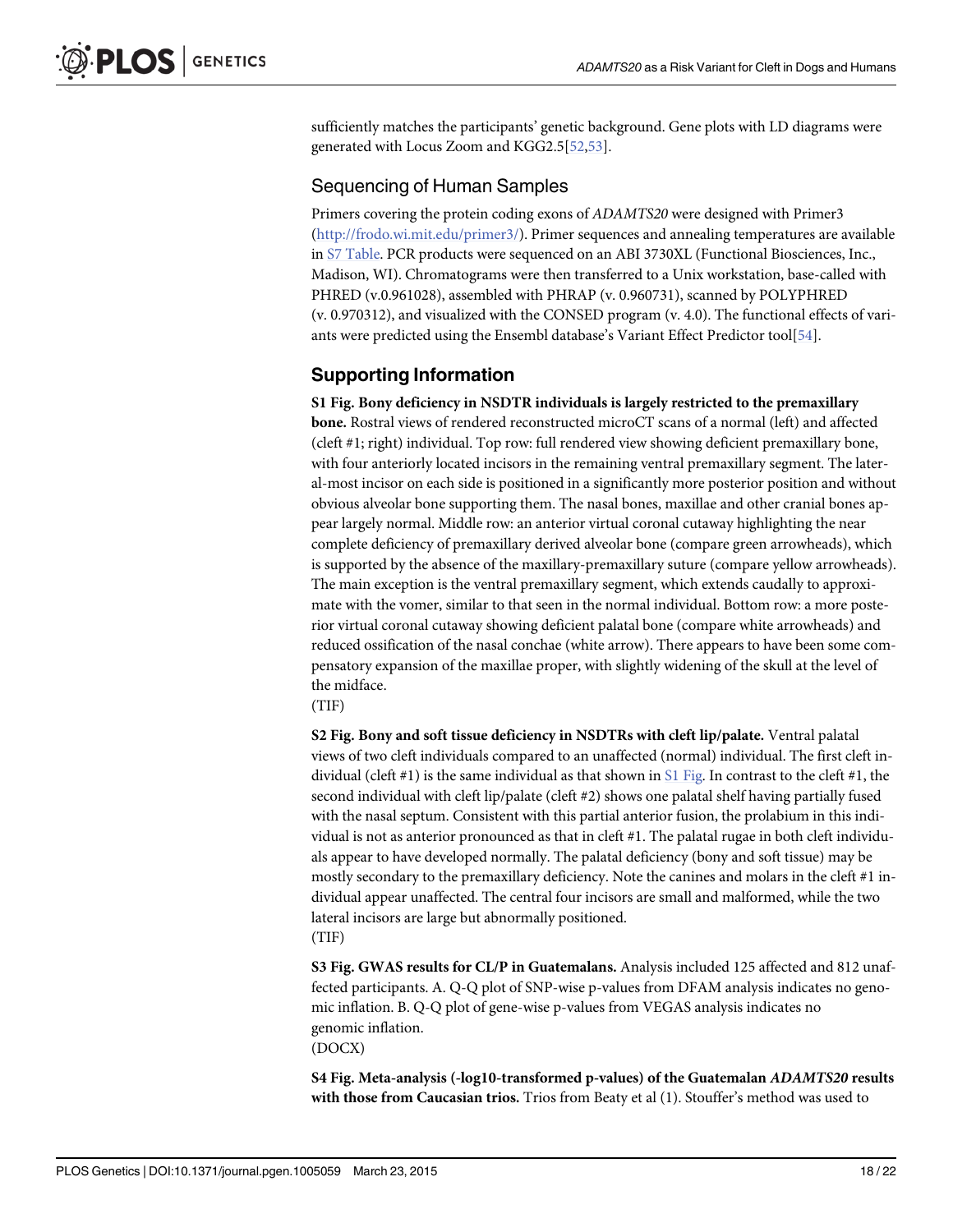<span id="page-18-0"></span>combine p-values. (DOCX)

[S5 Fig.](http://www.plosone.org/article/fetchSingleRepresentation.action?uri=info:doi/10.1371/journal.pgen.1005059.s005) CL/P Pedigrees with novel ADAMTS20 missense variants identified in human cases. A. Pedigree of a Filipino family with nonsyndromic CL/P. Both affected siblings inherited two novel missense variants, V586A and K601R from the unaffected mother. B. Pedigree of a Filipino family with nonsyndromic CL/P. The novel variant, Q1353H, was found in the proband and unaffected father and sibling. Note: No var.- variant allele not present; Not seq. sample unavailable for sequencing. C. Pedigree of a syndromic CL/P proband with CL/P, facial asymmetry, and a single transverse palmar crease. The variant, p.A1108T, did not segregate with CL/P in the family.



[S6 Fig.](http://www.plosone.org/article/fetchSingleRepresentation.action?uri=info:doi/10.1371/journal.pgen.1005059.s006) Population structure of the Guatemalan study subjects. For analyses of the population structure of the Guatemalan study population we used principal component analysis (PCA) implemented in R package "SNPRelate". To select SNPs for PCA, we started from a pool of autosomal SNPs from the GWAS with missing call rate <5% and minor allele frequen $cy > 5\%$  across all study subjects. There are 490,120 such SNPs. Then we performed linkage disequilibrium pruning using SNPRelate by recursively removing SNPs within a sliding window of 5 Mb so that no pairs of study subjects had a genotypic correlation  $r > 0.45$ . The resulting 113,686 SNPs were used to generate the principal components. Shown is a plot of the first two eigenvectors from an analysis of 544 unrelated study subjects, along with 1,201 unrelated Hap-Map III controls (CEU, YRI, CHB, JPT, CHD, MKK, ASW, GIH, MEX, TSI, and LWK). The first eigenvector, accounting for 8.12% of the variance, separates the self-identified Guatemalan and White subjects from the self-identified African and African American subjects. The second eigenvector, accounting for 3.67% of the variance, separates the self-identified Guatemalan from the White and Asian subjects. Note also the partial overlap between the Guatemalan subjects and the HapMap MEX subjects, reflecting the similar ethnic backgrounds between the populations.

(DOCX)

[S1 Table](http://www.plosone.org/article/fetchSingleRepresentation.action?uri=info:doi/10.1371/journal.pgen.1005059.s007). Summary of dogs that were whole genome sequenced. (DOCX)

[S2 Table](http://www.plosone.org/article/fetchSingleRepresentation.action?uri=info:doi/10.1371/journal.pgen.1005059.s008). Summary of variant effects that segregated across the 33 dog genomes. (DOCX)

[S3 Table](http://www.plosone.org/article/fetchSingleRepresentation.action?uri=info:doi/10.1371/journal.pgen.1005059.s009). Summary of allele frequencies of canine genotyping. (DOCX)

[S4 Table](http://www.plosone.org/article/fetchSingleRepresentation.action?uri=info:doi/10.1371/journal.pgen.1005059.s010). Human GWAS SNPs with DFAM p-value less than 0.0001. (DOCX)

[S5 Table](http://www.plosone.org/article/fetchSingleRepresentation.action?uri=info:doi/10.1371/journal.pgen.1005059.s011). Variants found in nonsyndromic CL/P cases from Guatemala and the Philippines.

(DOCX)

[S6 Table](http://www.plosone.org/article/fetchSingleRepresentation.action?uri=info:doi/10.1371/journal.pgen.1005059.s012). Primer sequences and annealing temperatures for Canine sequencing. (DOCX)

[S7 Table](http://www.plosone.org/article/fetchSingleRepresentation.action?uri=info:doi/10.1371/journal.pgen.1005059.s013). Primer sequences and annealing temperatures for Human Sanger sequencing. (DOCX)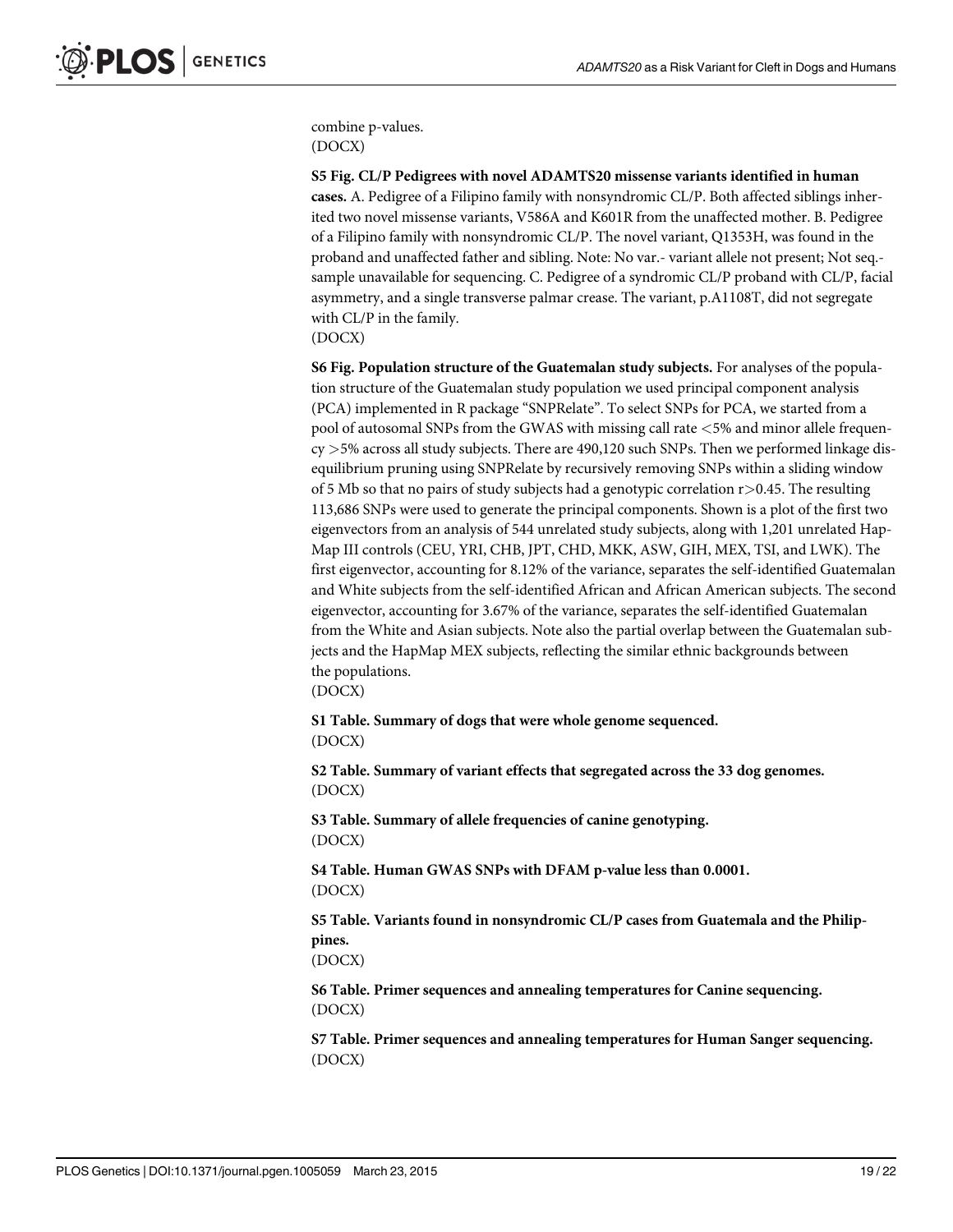#### <span id="page-19-0"></span>Acknowledgments

The authors thank the participants from Guatemala and all of the pet owners from the U.S.A and Canada (and their dogs) who made these studies possible. Recruitment in Guatemala was greatly facilitated by the collaborative support of the Children of the Americas ([www.](http://www.childrenoftheamericas.org/) [childrenoftheamericas.org/](http://www.childrenoftheamericas.org/)). The authors also thank Jennifer Standley, Hodad Naderi, and Dr. Alexandre Vieira for technical assistance.

## Author Contributions

Conceived and designed the experiments: DLB MLM CMW. Performed the experiments: ZTW HAB JRS EJL BA CEW TCC TM NN EF XW SS. Analyzed the data: ZTW HAB JRS BA TCC DLB MLM CMW. Contributed reagents/materials/analysis tools: NK NS CS FWBD JCM CMW. Wrote the paper: ZTW HAB JRS EJL CEW BA TCC DLB MLM.

#### References

- [1.](#page-1-0) Rahimov F, Jugessur A, Murray JC (2012) Genetics of nonsyndromic orofacial clefts. Cleft Palate Craniofacial Journal 49: 73–91. doi: [10.1597/10-178](http://dx.doi.org/10.1597/10-178) PMID: [21545302](http://www.ncbi.nlm.nih.gov/pubmed/21545302)
- [2.](#page-1-0) Wehby GL, Cassell CH (2010) The impact of orofacial clefts on quality of life and healthcare use and costs. Oral diseases 16: 3–10. doi: [10.1111/j.1601-0825.2009.01588.x](http://dx.doi.org/10.1111/j.1601-0825.2009.01588.x) PMID: [19656316](http://www.ncbi.nlm.nih.gov/pubmed/19656316)
- [3.](#page-1-0) Berk NW, Marazita ML (2002) The Costs of Cleft Lip and Palate: Personal and Societal Implications. In: Wyszynski DF, editor. Cleft Lip and Palate: From Origin to Treatment. Oxford: Oxford University Press.
- 4. Alkire B, Hughes CD, Nash K, Vincent JR, Meara JG (2011) Potential economic benefit of cleft lip and palate repair in sub-Saharan Africa. World J Surg 35: 1194–1201. doi: [10.1007/s00268-011-1055-1](http://dx.doi.org/10.1007/s00268-011-1055-1) PMID: [21431442](http://www.ncbi.nlm.nih.gov/pubmed/21431442)
- [5.](#page-1-0) Waitzman NJ, Romano PS, Scheffler RM (1994) Estimates of the economic costs of birth defects. Inquiry 31: 188–205. PMID: [8021024](http://www.ncbi.nlm.nih.gov/pubmed/8021024)
- [6.](#page-1-0) Mossey PA, Castilla E, Programme WHOHG, Diseases WHOMoN (2003) Global Registry and Database on Craniofacial Anomalies: Report of a WHO Registry Meeting on Craniofacial Anomalies: Baurú, Brazil, 4–6 December 2001: Human Genetics Programme, Management of Noncommunicable Diseases, World Health Organization.
- [7.](#page-1-0) Tanaka SA, Mahabir RC, Jupiter DC, Menezes JM (2012) Updating the epidemiology of cleft lip with or without cleft palate. Plast Reconstr Surg 129: 511e-518e. doi: [10.1097/PRS.0b013e3182402dd1](http://dx.doi.org/10.1097/PRS.0b013e3182402dd1) PMID: [22374000](http://www.ncbi.nlm.nih.gov/pubmed/22374000)
- [8.](#page-1-0) Christensen K, Juel K, Herskind AM, Murray JC (2004) Long term follow up study of survival associated with cleft lip and palate at birth. Bmj 328: 1405. PMID: [15145797](http://www.ncbi.nlm.nih.gov/pubmed/15145797)
- [9.](#page-1-0) Zhu JL, Basso O, Hasle H, Winther JF, Olsen JH, et al. (2002) Do parents of children with congenital malformations have a higher cancer risk? A nationwide study in Denmark. British Journal of Cancer 87: 524–528. PMID: [12189550](http://www.ncbi.nlm.nih.gov/pubmed/12189550)
- 10. Bille C, Winther JF, Bautz A, Murray JC, Olsen J, et al. (2005) Cancer risk in persons with oral cleft—a population-based study of 8,093 cases. Am J Epidemiol 161: 1047–1055. PMID: [15901625](http://www.ncbi.nlm.nih.gov/pubmed/15901625)
- 11. Dietz A, Pedersen DA, Jacobsen R, Wehby GL, Murray JC, et al. (2012) Risk of breast cancer in fami-lies with cleft lip and palate. Annals of epidemiology 22: 37-42. doi: [10.1016/j.annepidem.2011.09.003](http://dx.doi.org/10.1016/j.annepidem.2011.09.003) PMID: [22037380](http://www.ncbi.nlm.nih.gov/pubmed/22037380)
- [12.](#page-1-0) Menezes R, Marazita ML, Goldstein McHenry T, Cooper ME, Bardi K, et al. (2009) AXIS inhibition protein 2, orofacial clefts and a family history of cancer. Journal of the American Dental Association 140: 80–84. PMID: [19119171](http://www.ncbi.nlm.nih.gov/pubmed/19119171)
- [13.](#page-1-0) Dixon MJ, Marazita ML, Beaty TH, Murray JC (2011) Cleft lip and palate: understanding genetic and environmental influences. Nat Rev Genet 12: 167–178. doi: [10.1038/nrg2933](http://dx.doi.org/10.1038/nrg2933) PMID: [21331089](http://www.ncbi.nlm.nih.gov/pubmed/21331089)
- [14.](#page-1-0) Leslie EJ, Marazita ML (2013) Genetics of cleft lip and cleft palate. Am J Med Genet C Semin Med Genet 163: 246–258.
- [15.](#page-1-0) Vieira AR, Avila JR, Daack-Hirsch S, Dragan E, lix T, et al. (2005) Medical Sequencing of Candidate Genes for Nonsyndromic Cleft Lip and Palate. PLoS Genetics 1: e64. PMID: [16327884](http://www.ncbi.nlm.nih.gov/pubmed/16327884)
- [16.](#page-2-0) Leslie E, Murray J (2012) Evaluating rare coding variants as contributing causes to non-syndromic cleft lip and palate. Clin Genet.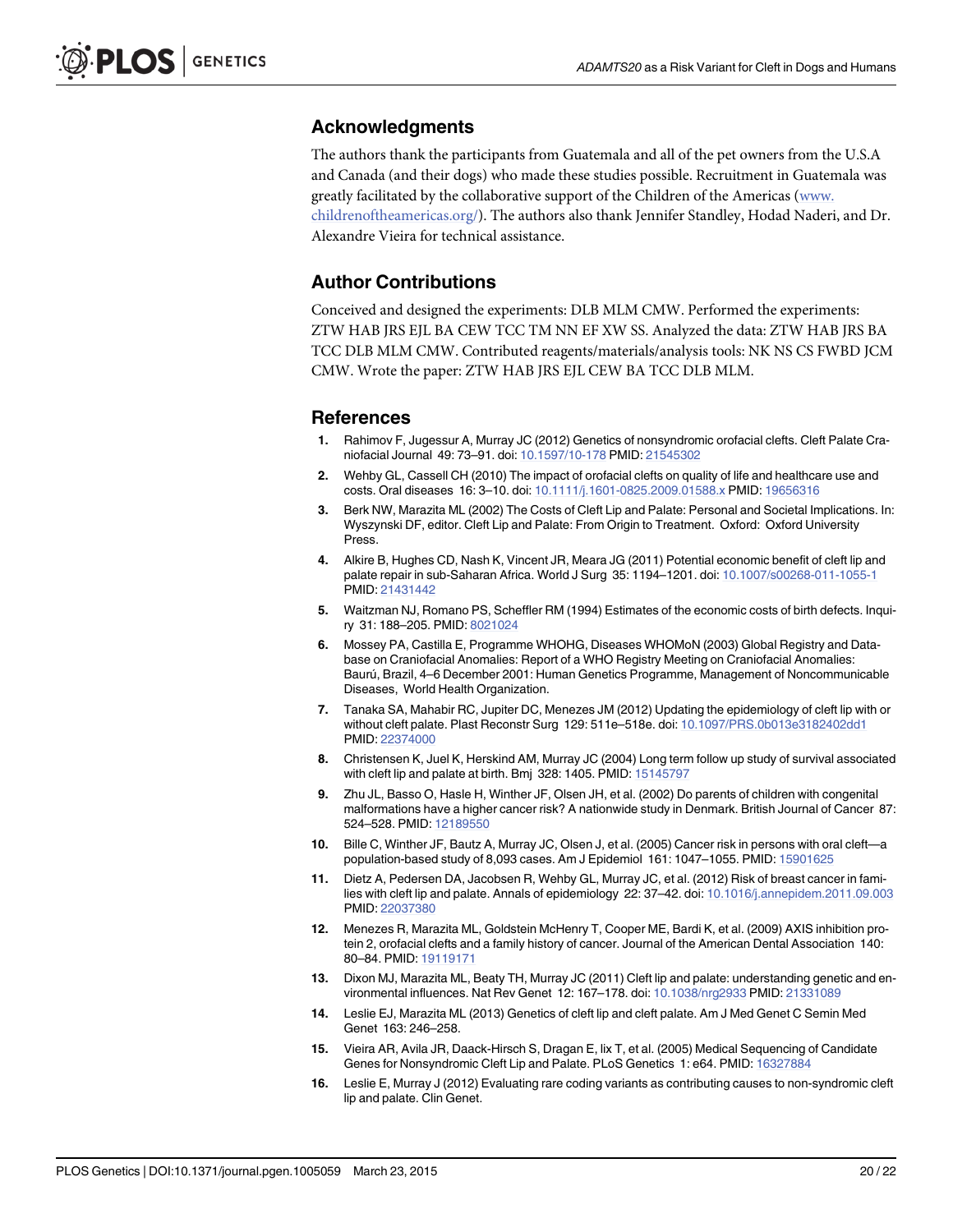- <span id="page-20-0"></span>[17.](#page-8-0) Beaty TH, Murray JC, Marazita ML, Munger RG, Ruczinski I, et al. (2010) A genome-wide association study of cleft lip with and without cleft palate identifies risk variants near MAFB and ABCA4. Nat Genet 42: 525–529. doi: [10.1038/ng.580](http://dx.doi.org/10.1038/ng.580) PMID: [20436469](http://www.ncbi.nlm.nih.gov/pubmed/20436469)
- [18.](#page-1-0) Ludwig KU, Mangold E, Herms S, Nowak S, Reutter H, et al. (2012) Genome-wide meta-analyses of nonsyndromic cleft lip with or without cleft palate identify six new risk loci. Nat Genet 44: 968–971. doi: [10.1038/ng.2360](http://dx.doi.org/10.1038/ng.2360) PMID: [22863734](http://www.ncbi.nlm.nih.gov/pubmed/22863734)
- [19.](#page-2-0) Moura E, Cirio SM, Pimpao CT (2012) Nonsyndromic cleft lip and palate in boxer dogs: evidence of monogenic autosomal recessive inheritance. Cleft Palate Craniofac J 49: 759–760. doi: [10.1597/11-](http://dx.doi.org/10.1597/11-110) [110](http://dx.doi.org/10.1597/11-110) PMID: [21806339](http://www.ncbi.nlm.nih.gov/pubmed/21806339)
- 20. Kemp C, Thiele H, Dankof A, Schmidt G, Lauster C, et al. (2009) Cleft lip and/or palate with monogenic autosomal recessive transmission in Pyrenees shepherd dogs. Cleft Palate Craniofac J 46: 81–88. doi: [10.1597/06-229.1](http://dx.doi.org/10.1597/06-229.1) PMID: [19115787](http://www.ncbi.nlm.nih.gov/pubmed/19115787)
- [21.](#page-2-0) Natsume N, Miyajima K, Kinoshita H, Kawai T (1994) Incidence of cleft lip and palate in beagles. Plast Reconstr Surg 93: 439. PMID: [8310042](http://www.ncbi.nlm.nih.gov/pubmed/8310042)
- [22.](#page-2-0) Lindblad-Toh K, Wade CM, Mikkelsen TS, Karlsson EK, Jaffe DB, et al. (2005) Genome sequence, comparative analysis and haplotype structure of the domestic dog. Nature 438: 803–819. PMID: [16341006](http://www.ncbi.nlm.nih.gov/pubmed/16341006)
- [23.](#page-2-0) Sutter NB, Eberle MA, Parker HG, Pullar BJ, Kirkness EF, et al. (2004) Extensive and breed-specific linkage disequilibrium in Canis familiaris. Genome Res 14: 2388–2396. PMID: [15545498](http://www.ncbi.nlm.nih.gov/pubmed/15545498)
- [24.](#page-2-0) Wolf ZT, Leslie EJ, Arzi B, Jayashankar K, Karmi N, et al. (2014) A LINE-1 Insertion in DLX6 Is Responsible for Cleft Palate and Mandibular Abnormalities in a Canine Model of Pierre Robin Sequence. PLoS Genet 10: e1004257. doi: [10.1371/journal.pgen.1004257](http://dx.doi.org/10.1371/journal.pgen.1004257) PMID: [24699068](http://www.ncbi.nlm.nih.gov/pubmed/24699068)
- [25.](#page-6-0) Cingolani P, Platts A, Wang le L, Coon M, Nguyen T, et al. (2012) A program for annotating and predicting the effects of single nucleotide polymorphisms, SnpEff: SNPs in the genome of Drosophila melanogaster strain w1118; iso-2; iso-3. Fly (Austin) 6: 80–92. doi: [10.4161/fly.19695](http://dx.doi.org/10.4161/fly.19695) PMID: [22728672](http://www.ncbi.nlm.nih.gov/pubmed/22728672)
- [26.](#page-6-0) Llamazares M, Cal S, Quesada V, Lopez-Otin C (2003) Identification and characterization of ADAMTS-20 defines a novel subfamily of metalloproteinases-disintegrins with multiple thrombospondin-1 repeats and a unique GON domain. J Biol Chem 278: 13382–13389. PMID: [12562771](http://www.ncbi.nlm.nih.gov/pubmed/12562771)
- [27.](#page-7-0) Axelsson E, Ratnakumar A, Arendt ML, Maqbool K, Webster MT, et al. (2013) The genomic signature of dog domestication reveals adaptation to a starch-rich diet. Nature 495: 360–364. doi: [10.1038/](http://dx.doi.org/10.1038/nature11837) [nature11837](http://dx.doi.org/10.1038/nature11837) PMID: [23354050](http://www.ncbi.nlm.nih.gov/pubmed/23354050)
- [28.](#page-8-0) Pfaffl MW, Horgan GW, Dempfle L (2002) Relative expression software tool (REST) for group-wise comparison and statistical analysis of relative expression results in real-time PCR. Nucleic Acids Res 30: e36. PMID: [11972351](http://www.ncbi.nlm.nih.gov/pubmed/11972351)
- [29.](#page-8-0) Purcell S, Neale B, Todd-Brown K, Thomas L, Ferreira MA, et al. (2007) PLINK: a tool set for whole-genome association and population-based linkage analyses. Am J Hum Genet 81: 559–575. PMID: [17701901](http://www.ncbi.nlm.nih.gov/pubmed/17701901)
- [30.](#page-11-0) Porter S, Clark IM, Kevorkian L, Edwards DR (2005) The ADAMTS metalloproteinases. Biochem J 386: 15–27. PMID: [15554875](http://www.ncbi.nlm.nih.gov/pubmed/15554875)
- [31.](#page-11-0) Silver DL, Hou L, Somerville R, Young ME, Apte SS, et al. (2008) The secreted metalloprotease ADAMTS20 is required for melanoblast survival. Plos Genetics 4.
- [32.](#page-11-0) Enomoto H, Nelson CM, Somerville RP, Mielke K, Dixon LJ, et al. (2010) Cooperation of two ADAMTS metalloproteases in closure of the mouse palate identifies a requirement for versican proteolysis in regulating palatal mesenchyme proliferation. Development 137: 4029–4038. doi: [10.1242/dev.050591](http://dx.doi.org/10.1242/dev.050591) PMID: [21041365](http://www.ncbi.nlm.nih.gov/pubmed/21041365)
- [33.](#page-11-0) McCulloch DR, Nelson CM, Dixon LJ, Silver DL, Wylie JD, et al. (2009) ADAMTS metalloproteases generate active versican fragments that regulate interdigital web regression. Dev Cell 17: 687–698. doi: [10.1016/j.devcel.2009.09.008](http://dx.doi.org/10.1016/j.devcel.2009.09.008) PMID: [19922873](http://www.ncbi.nlm.nih.gov/pubmed/19922873)
- [34.](#page-11-0) Rao C, Foernzler D, Loftus SK, Liu SM, McPherson JD, et al. (2003) A defect in a novel ADAMTS family member is the cause of the belted white-spotting mutation. Development 130: 4665–4672. PMID: [12925592](http://www.ncbi.nlm.nih.gov/pubmed/12925592)
- [35.](#page-12-0) Apte SS (2009) A disintegrin-like and metalloprotease (reprolysin-type) with thrombospondin type 1 motif (ADAMTS) superfamily: functions and mechanisms. J Biol Chem 284: 31493–31497. doi: [10.](http://dx.doi.org/10.1074/jbc.R109.052340) [1074/jbc.R109.052340](http://dx.doi.org/10.1074/jbc.R109.052340) PMID: [19734141](http://www.ncbi.nlm.nih.gov/pubmed/19734141)
- [36.](#page-12-0) Camilleri RS, Cohen H, Mackie IJ, Scully M, Starke RD, et al. (2008) Prevalence of the ADAMTS-13 missense mutation R1060W in late onset adult thrombotic thrombocytopenic purpura. J Thromb Haemost 6: 331–338. PMID: [18031293](http://www.ncbi.nlm.nih.gov/pubmed/18031293)